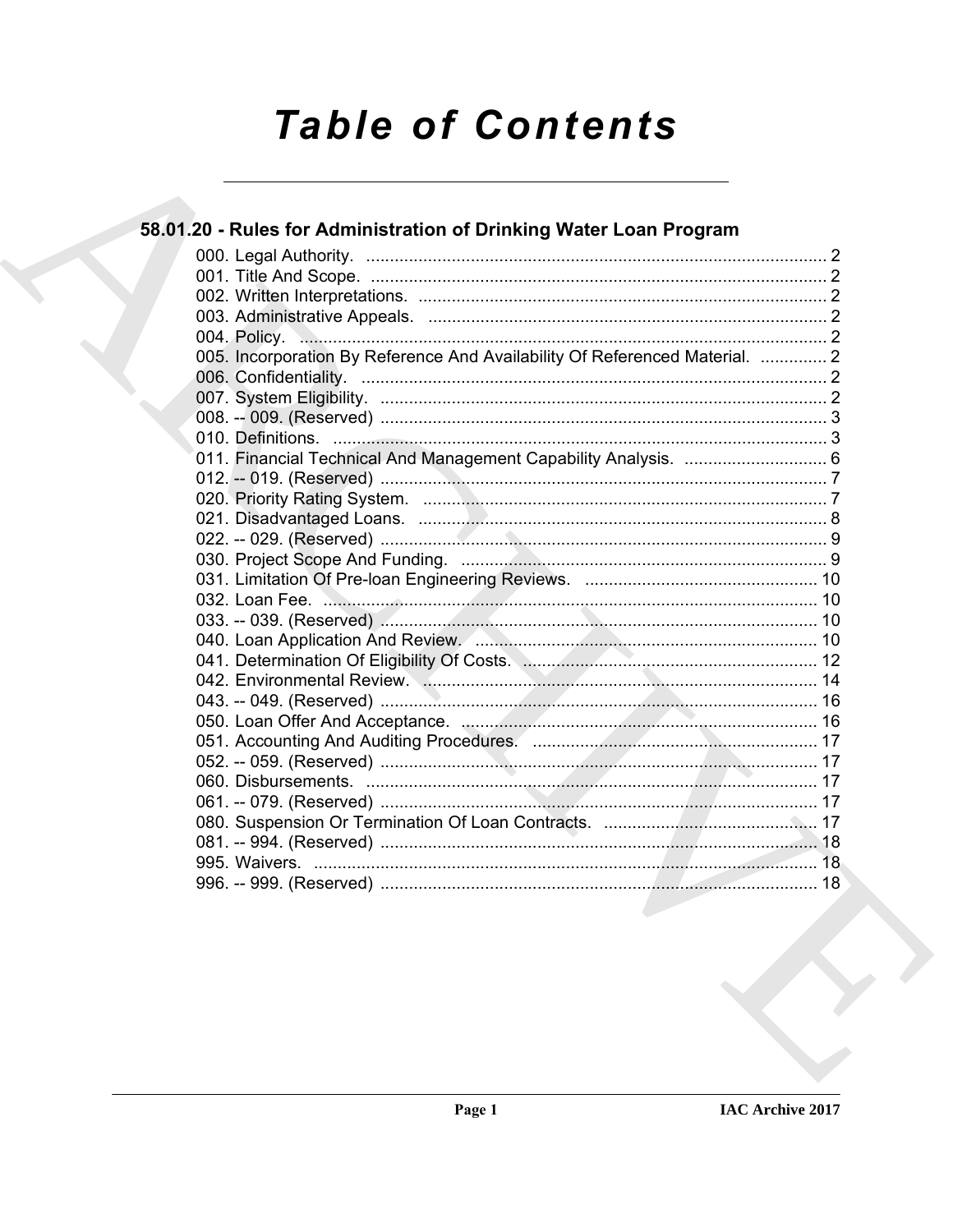#### **IDAPA 58 TITLE 01 CHAPTER 20**

#### <span id="page-1-0"></span>**58.01.20 - RULES FOR ADMINISTRATION OF DRINKING WATER LOAN PROGRAM**

#### <span id="page-1-1"></span>**000. LEGAL AUTHORITY.**

The Idaho State Board of Environmental Quality, pursuant to authority granted in Chapters 1 and 76, Title 39, Idaho Code, adopted the following rules for the administration of a Drinking Water Loan Program in Idaho. (5-3-03)

#### <span id="page-1-2"></span>**001. TITLE AND SCOPE.**

**01. Title**. These rules shall be known and cited as Rules of the Idaho Department of Environmental IDAPA 58.01.20. "Rules for Administration of Drinking Water Loan Program." (5-3-03) Quality, IDAPA 58.01.20, "Rules for Administration of Drinking Water Loan Program."

**02. Scope**. The provisions of these rules shall establish administrative procedures and requirements for establishing, implementing, and administering a state loan program to provide financial assistance to qualifying entities of public water system facilities. The U.S. Environmental Protection Agency provides annual capitalization grants to the state of Idaho for this program. Financial assistance projects must be in conformance with the requirements of the Safe Drinking Water Act (42 U.S.C. Section 300f et seq.). (3-29-12)

#### <span id="page-1-3"></span>**002. WRITTEN INTERPRETATIONS.**

As described in Idaho Code Section  $67-5201(19)(b)(iv)$ , the Department of Environmental Quality may have written statements which pertain to the interpretation of these rules. If available, such written statements can be inspected and copied at cost at the Department of Environmental Quality, 1410 N. Hilton, Boise, Idaho 83706-1255. (3-23-98)

#### <span id="page-1-4"></span>**003. ADMINISTRATIVE APPEALS.**

Persons may be entitled to appeal agency actions authorized under these rules pursuant to IDAPA 58.01.23, "Rules of Administrative Procedure Before the Board of Environmental Quality."

#### <span id="page-1-5"></span>**004. POLICY.**

**SE OLD A - RULE S FOR ADMINISTRATION OF DRINGING WATER LOAN PROGRAM<br>
THE LEGAL ALTHORITY were not all one process to subset the system of all one of the system of the system of the system of the system of the system of t** It is the policy of the Idaho Board of Environmental Quality, through the Idaho Department of Environmental Quality, to administer the Drinking Water Loan Program. The Drinking Water Loan Program provides assistance to eligible public drinking water systems for the planning, design, and construction of facilities to ensure safe and adequate drinking water. It is also the intent of the Idaho Board of Environmental Quality to assign a priority rating to those projects which shall facilitate the compliance of any eligible public water system with national primary drinking water regulations applicable to the system or to otherwise significantly further the health protection objectives of these rules and the Safe Drinking Water Act (42 U.S.C. Section 300f et seq.). (4-2-08)

#### <span id="page-1-6"></span>**005. INCORPORATION BY REFERENCE AND AVAILABILITY OF REFERENCED MATERIAL.**

**01. Incorporation by Reference**. These rules do not contain documents incorporated by reference.

 $(4-2-08)$ 

**02. Availability of Referenced Material**. The "Drinking Water Loan Handbook of Procedures" (Handbook) is available at the Idaho Department of Environmental Quality, Water Quality Division Loan Program, 1410 N. Hilton. Boise, ID 83706-1255. (208) 373-0502, www.deg.idaho.gov. (4-2-08) 1410 N. Hilton, Boise, ID 83706-1255, (208)373-0502, www.deq.idaho.gov.

#### <span id="page-1-9"></span><span id="page-1-7"></span>**006. CONFIDENTIALITY.**

Information obtained by the Department under these rules is subject to public disclosure pursuant to the provisions of Chapter 1, Title 74, Idaho Code, and IDAPA 58.01.21, "Rules Governing the Protection and Disclosure of Records in the Possession of the Idaho Department of Environmental Quality." (4-2-08)

#### <span id="page-1-10"></span><span id="page-1-8"></span>**007. SYSTEM ELIGIBILITY.**

<span id="page-1-11"></span>**01. Eligible Systems**. Public and private community water systems and nonprofit noncommunity water (3-23-98)  $s<sub>3</sub>$ systems. (3-23-98)

**Section 000 Page 2**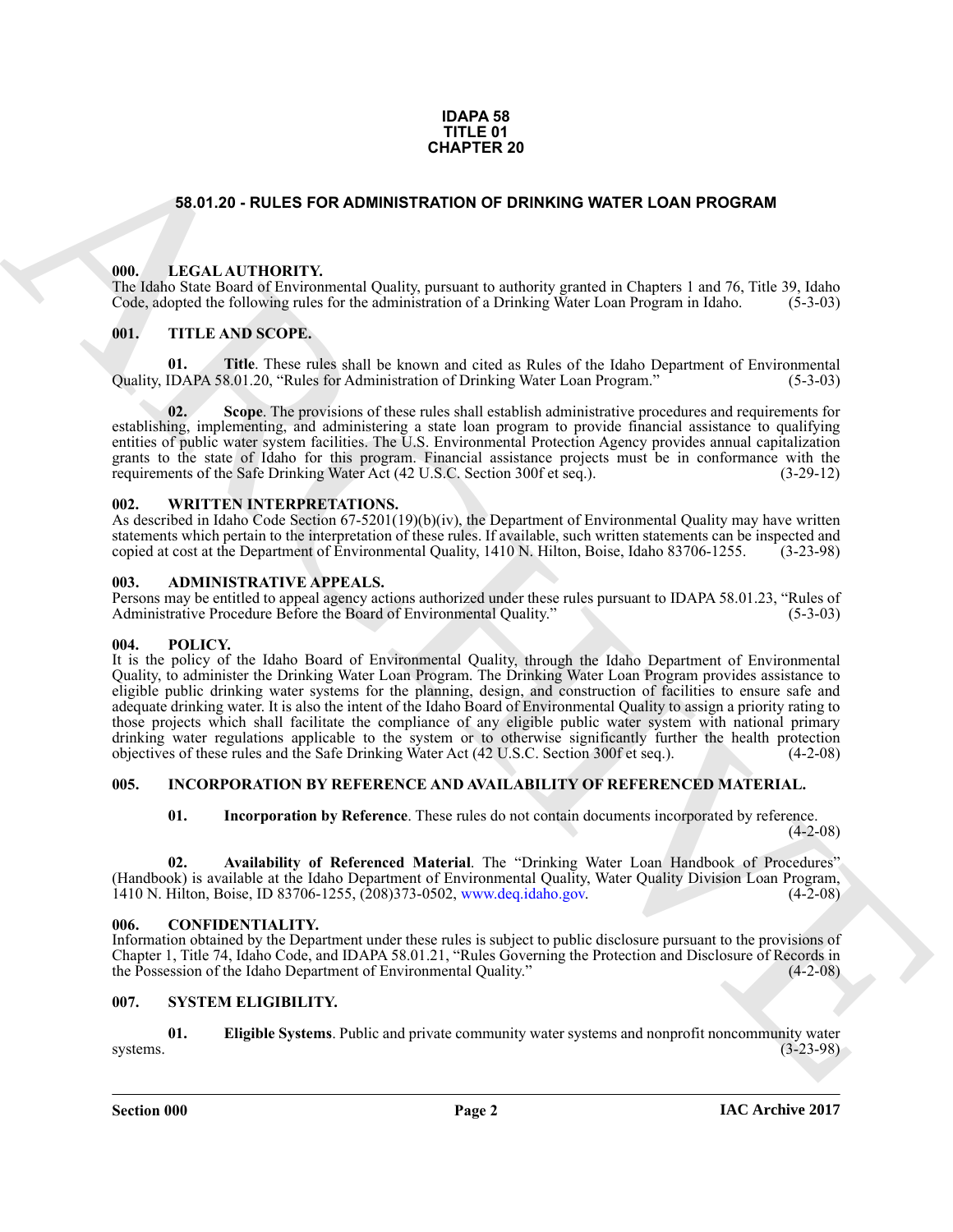<span id="page-2-9"></span>**02.** Systems Not Eligible. The following public drinking water systems will not be considered eligible ct loans: (3-23-98) for project loans:

**a.** Systems that do not have the technical, managerial, and financial capability to ensure compliance with the requirements of the Idaho Rules for Public Drinking Water Systems (IDAPA 58.01.08) and the Safe Drinking Water Act (42 U.S.C. Section 300f et seq.);<br>(3-23-98) Drinking Water Act (42 U.S.C. Section 300f et seq.);

**b.** Systems in significant noncompliance with any requirement of the Idaho Rules for Public Drinking values (IDAPA 58.01.08) and the Safe Drinking Water Act (42 U.S.C. Section 300f et seq.); (3-23-98) Water Systems (IDAPA 58.01.08) and the Safe Drinking Water Act (42 U.S.C. Section 300f et seq.);

Systems under disapproval designation as outlined in the Idaho Rules for Public Drinking Water 58.01.08);<br>
(3-23-98) Systems (IDAPA  $58.01.08$ );

**d.** Systems under current drinking water enforcement action by the Department; or (3-23-98)

<span id="page-2-8"></span>**e.** Systems delinquent in payment of the annual state drinking water fee assessment. (3-23-98)

**03. Assistance to Ensure Compliance**. Public water systems not eligible for project loans as described in Subsections 006.02.a. through 006.02.d. may receive assistance if: (5-3-03)

**a.** The use of the assistance will ensure compliance; (3-23-98)

**b.** The owner or operator of the system agrees to undertake feasible and appropriate changes in operations (including ownership, management, accounting, rates, maintenance, consolidation, alternative water supply, or other procedures); (3-23-98) supply, or other procedures);

**c.** The Department determines that the measures are necessary to ensure that the system has the technical, managerial, and financial capability to comply with state and federal drinking water requirements over the long term; and

*Given the Revision methods bustley*<br>
Let propose be the state of the state of the state of the state of the state of the state of the state of the state of the state of the state of the state of the state of the state **d.** Prior to providing assistance under this section to a public water system that is in significant noncompliance with any requirement of the Idaho Rules for Public Drinking Water Systems (IDAPA 58.01.08) and the Safe Drinking Water Act (42 U.S.C. Section 300f et seq.), the Department conducts a review to determine whether this section applies to the system. (4-2-08)

#### <span id="page-2-0"></span>**008. -- 009. (RESERVED)**

#### <span id="page-2-2"></span><span id="page-2-1"></span>**010. DEFINITIONS.**

| For the purpose of the rules contained in this chapter, the following definitions apply: | $(3-23-98)$ |
|------------------------------------------------------------------------------------------|-------------|
| Applicant. Any qualifying entity making application for Drinking Water loan funds.       | $(5-3-03)$  |

<span id="page-2-5"></span><span id="page-2-4"></span><span id="page-2-3"></span>**02. Board**. The Idaho Board of Environmental Quality. (4-2-08)

**03. Categorical Exclusion (CE)**. Category of actions which do not individually or cumulatively have a significant effect on the human environment and for which, therefore, neither an environmental information document nor an environmental impact statement is required. (4-2-08) document nor an environmental impact statement is required.

**04. Close or Closing**. The date on which the loan recipient issues and physically delivers to the Department the bond or note evidencing the loan to the loan recipient, specifically determining the principal, interest and fee amounts that shall be repaid and the schedule for payment. (3-29-12) and fee amounts that shall be repaid and the schedule for payment.

<span id="page-2-7"></span><span id="page-2-6"></span>**05. Community Water System**. A public drinking water system that: (5-3-03)

**a.** Serves at least fifteen (15) service connections used by year round residents of the area served by m; or the system; or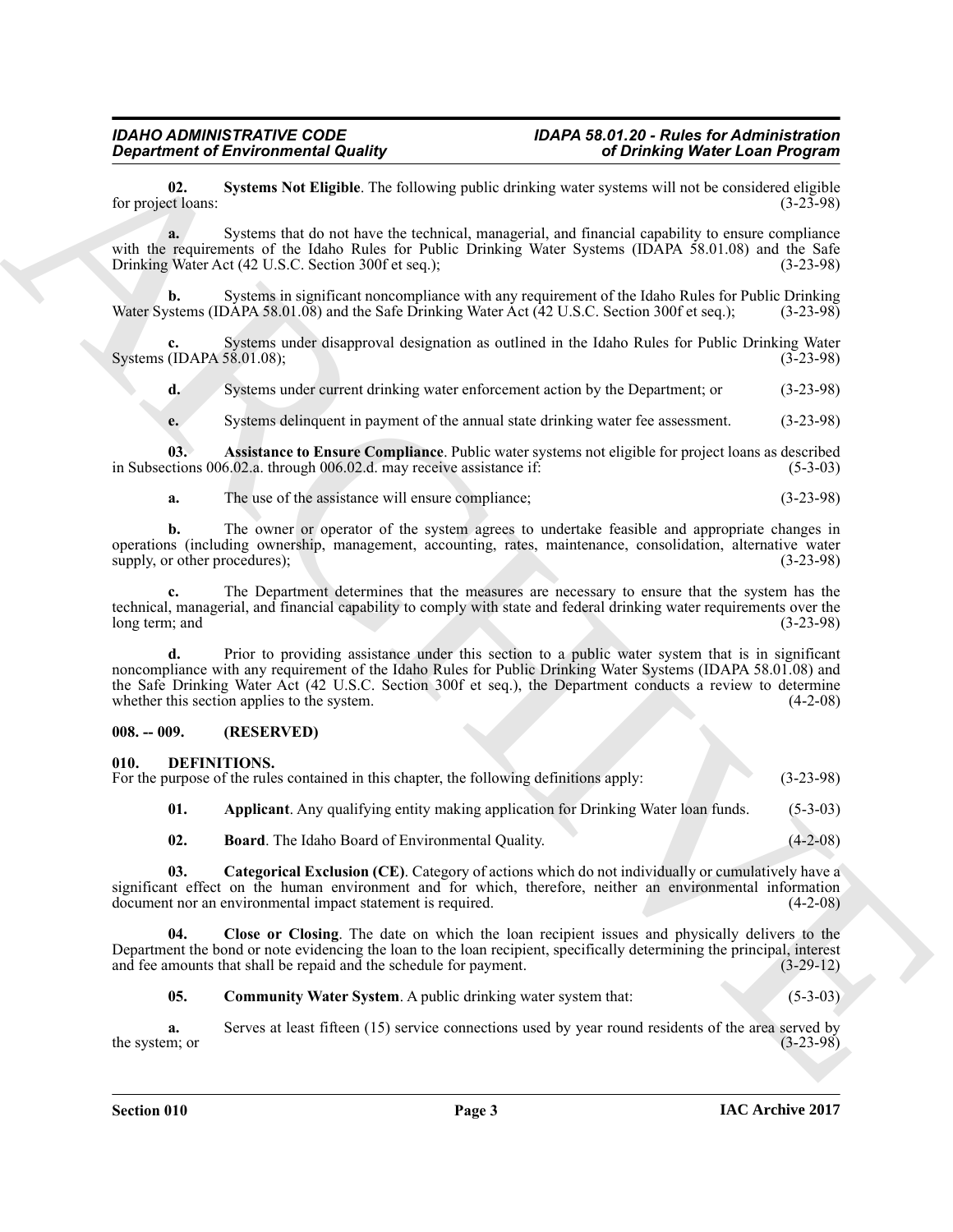### *IDAHO ADMINISTRATIVE CODE IDAPA 58.01.20 - Rules for Administration*

<span id="page-3-0"></span>**b.** Regularly serves at least twenty-five (25) year-round residents. (3-23-98)

*Department of Environmental Quality*<br> **Christian** *Constant of Environmental Research* **Archives** *Christian Constant Constant Constant Constant Constant Constant Constant Constant Constant Constant Constant Constant C* **06. Construction**. The building, erection, acquisition, alteration, reconstruction, improvement, or extension of public drinking water system facilities, including preliminary planning to determine the economic and engineering feasibility of public drinking water system facilities, the engineering, architectural, legal, fiscal, and economic investigations, reports and studies, surveys, designs, plans, working drawings, specifications, procedures, other action necessary in the construction of public water system facilities, the inspection and supervision of the construction, and start-up of the associated facilities. (5-3-03)

<span id="page-3-1"></span>**07. Contaminant**. Any physical, chemical, biological, or radiological substance or matter in water.

 $(5-3-03)$ 

<span id="page-3-3"></span><span id="page-3-2"></span>**08. Department**. The Idaho Department of Environmental Quality. (3-23-98)

**09.** Director. The Director of the Idaho Department of Environmental Quality or the Director's designee. (4-2-08) designee. (4-2-08)

**10. Disadvantaged Community**. The service area of a public water system that meets affordability criteria established by the Department of Environmental Quality after public review and comment. (3-23-98)

<span id="page-3-7"></span><span id="page-3-6"></span><span id="page-3-5"></span><span id="page-3-4"></span>**11. Disadvantaged Loans**. Loans made to a disadvantaged community. (3-23-98)

**12. Distribution System**. Any combination of pipes, tanks, pumps, and other equipment which delivers water from the source(s), treatment facility(ies), or a combination of source(s) and treatment facility(ies) to the consumer. Chlorination may be considered as a function of a distribution system. (3-29-12)

**13. Eligible Costs**. Costs which are necessary for planning, designing, and/or constructing public water system facilities. To be eligible, costs must also be reasonable and not ineligible costs. The determination of eligible costs shall be made by the Department pursuant to Section 041. costs shall be made by the Department pursuant to Section 041.

<span id="page-3-8"></span>**14. Eligible Systems**. Public and private community water systems and nonprofit noncommunity water systems.  $(3-23-98)$ 

<span id="page-3-9"></span>**15. Environmental Impact Statement (EIS)**. A document prepared by the applicant when the Department determines that the proposed drinking water construction project will significantly affect the environment. The major purpose of the EIS will be to describe fully the significant impacts of the project and how these impacts can be either avoided or mitigated. The Environmental Review Procedures contained in Chapter 5 of the Handbook may be used as guidance when preparing an EIS. (4-2-08) the Handbook may be used as guidance when preparing an EIS.

<span id="page-3-10"></span>**16. Environmental Information Document (EID)**. Any written environmental assessment prepared by the applicant describing the environmental impacts of a proposed drinking water construction project. This document will be of sufficient scope to enable the Department to assess the environmental impacts of the proposed project and ultimately determine if an environmental impact statement (EIS) is warranted. (3-29-12)

<span id="page-3-11"></span>**17. Financial Management System**. Uniform method of recording, summarizing, and analyzing information about the public water system facility. (3-23-98) financial information about the public water system facility.

**18. Finding Of No Significant Impact (FONSI)**. A document prepared by the Department presenting the reasons why an action, not otherwise excluded, will not have a significant effect on the human environment and for which an environmental impact statement (EIS) will not be prepared. It shall include the environmental assessment or a summary of it and shall note any other environmental documents related to it. (3-29-12) assessment or a summary of it and shall note any other environmental documents related to it.

<span id="page-3-15"></span><span id="page-3-14"></span><span id="page-3-13"></span><span id="page-3-12"></span>

| -19. | <b>Handbook.</b> "Drinking Water Loan Handbook of Procedures."                             | $(5-3-03)$  |
|------|--------------------------------------------------------------------------------------------|-------------|
| 20.  | <b>Ineligible Costs.</b> Costs which are not eligible for funding pursuant to these rules. | $(3-29-12)$ |
| 21.  | <b>Loan Recipient.</b> An applicant who has been awarded a loan.                           | $(3-29-12)$ |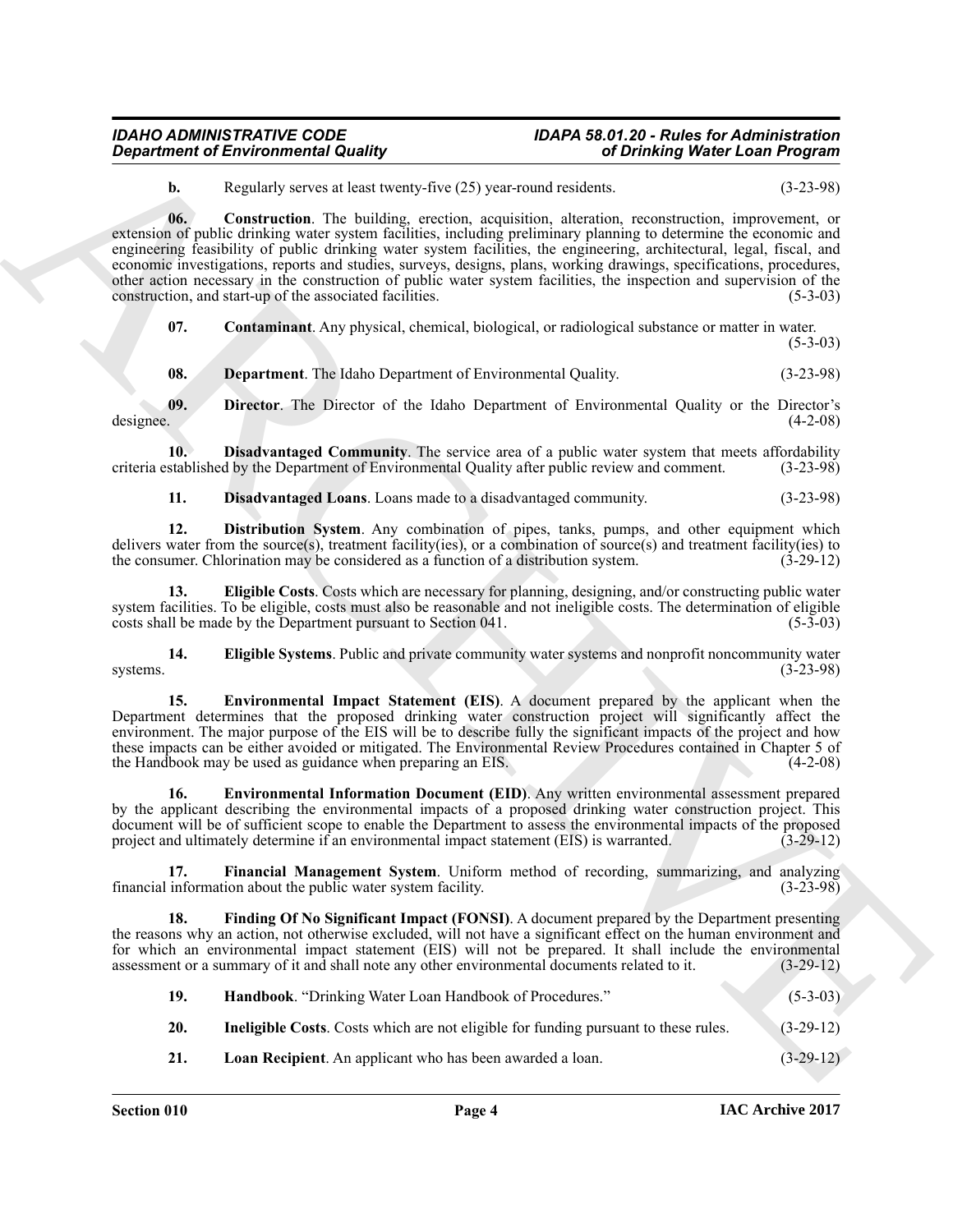<span id="page-4-0"></span>**22. Managerial Capability**. The capabilities of the qualified entity to support the proper financial nent and technical operation of the system. (5-3-03) management and technical operation of the system.

**23. Maximum Contaminant Level (MCL)**. The maximum permissible level of a contaminant in water which is delivered to any user of a public water system. (5-3-03)

<span id="page-4-4"></span><span id="page-4-3"></span><span id="page-4-2"></span><span id="page-4-1"></span>**24.** Noncommunity Water System. A public water system that is not a community water system.

(3-23-98)

**25. Nonprofit Noncommunity Water System**. A public water system that is not a community water system and is governed by Section 501 of the U. S. Internal Revenue Code and includes but is not limited to: state agencies, municipalities, and nonprofit organizations such as churches and schools. (3-23-98) agencies, municipalities, and nonprofit organizations such as churches and schools.

**26. Nontransient Noncommunity Water System**. A public water system that is not a community water system and that regularly serves at least 25 (twenty-five) of the same persons over six (6) months per year. (3-23-98)

<span id="page-4-5"></span>**27. Operation and Maintenance Manual**. Operation and Maintenance Manual is a guidance and training manual outlining the optimum operation and maintenance of the public water system facility or its components. (3-29-12) components. (3-29-12)

<span id="page-4-6"></span>**28. Person**. An individual, corporation, company, association, partnership, state agency, municipality, or federal agency (and includes officers, employees, and agents of any corporation, company, association, state agency, municipality, or federal agency). (3-23-98)

<span id="page-4-8"></span>**29. Planning Document**. A document which describes the condition of a public drinking water system and presents a cost effective and environmentally sound alternative to achieve or maintain regulatory compliance. Engineering reports and facility plans are examples of such planning documents. The planning documents shall be prepared by or under the responsible charge of an Idaho licensed professional engineer and shall bear the imprint of the engineer's seal. Requirements for planning documents prepared using loan funds are provided in Section 030 of these rules and in the Handbook. (3-29-12) these rules and in the Handbook.

<span id="page-4-7"></span>**30. Plan of Operation**. A schedule of specific actions and completion dates for construction, start-up, (5-3-03) and operation of the public water system facility.

<span id="page-4-10"></span><span id="page-4-9"></span>**31. Priority List**. A list of proposed drinking water projects rated by severity of risk to public health, the necessity to ensure compliance with IDAPA 58.01.08, "Idaho Rules for Public Drinking Water Systems," and the Safe Drinking Water Act ( $42$  U.S.C. Section 300f et seq.), population affected, and need on a household basis for protection of Idaho's public drinking water. (5-3-03) protection of Idaho's public drinking water.

Generation of Environmental Quality<br>
22. Managrafia Capability Characteristics of the qualitation of the sample, the paper is proper interest.<br>
23. Managrafia Capability Characteristics of the sample interest. The maximum **32. Public Drinking Water System/Public Water System/Water System**. A system for the provision to the public of water for human consumption through pipes or, after August 5, 1998, other constructed conveyances, if such system has at least fifteen (15) service connections, regardless of the number of water sources or configuration of the distribution system, or regularly serves an average of at least twenty-five (25) individuals daily at least sixty (60) days out of the year. Such term includes: any collection, treatment, storage, and distribution facilities under the control of the operator of such system and used primarily in connection with such system; and any collection or pretreatment storage facilities not under such control which are used primarily in connection with such system. Such term does not include any "special irrigation district." A public water system is either a "community water system" or a "noncommunity water system."

**33. Qualifying Entity**. Any county, city, special service district, nonprofit or investor-owned corporation, or other governmental entity, or a combination thereof, which owns or operates a public water system or irrigation system and which establishes and maintains a dedicated loan repayment source. (4-2-08)

<span id="page-4-12"></span><span id="page-4-11"></span>**34. Rehabilitation**. The repair or replacement of segments of drinking water facilities. (5-3-03)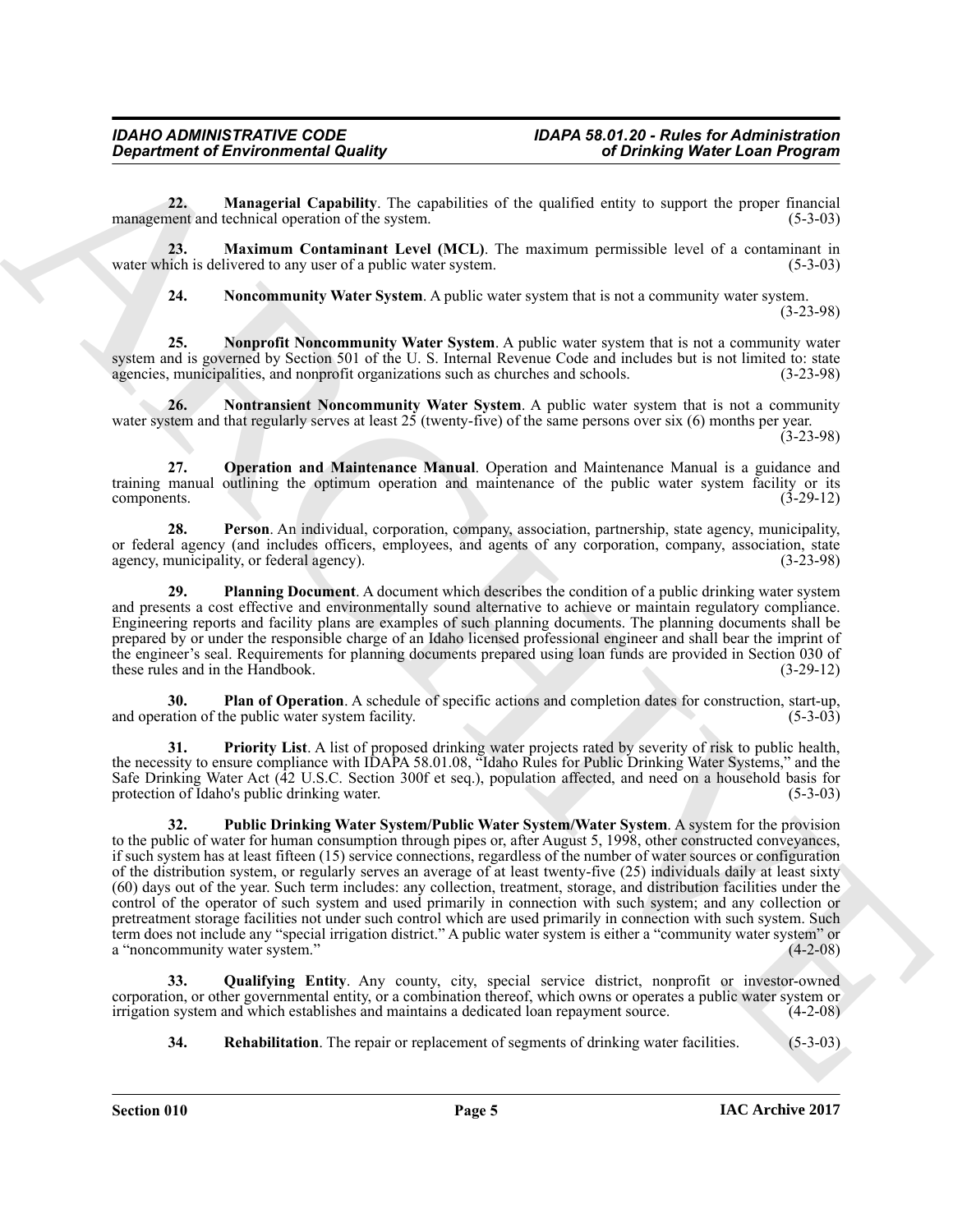**35.** Reserve Capacity. That portion of the system in the planned facilities to handle future drinking water demand. (5-3-03) water demand. (5-3-03)

<span id="page-5-3"></span><span id="page-5-2"></span><span id="page-5-1"></span>**36. State**. The state of Idaho. (3-23-98)

<span id="page-5-5"></span><span id="page-5-4"></span>**37. Supplier or Provider of Water**. Any person who owns and/or operates a public water system. (3-23-98)

**38. Suspension**. An action by the Director to suspend a loan contract prior to project completion for a specified cause. Suspended contracts may be reinstated. (3-23-98)

**39. Sustainability**. Sustainability will include efforts for energy and water conservation, extending the life of capital assets, green building practices, and other environmentally innovative approaches to infrastructure repair, replacement and improvement. (3-29-12) repair, replacement and improvement.

<span id="page-5-6"></span>**40. Technical Capability**. The ability of the public drinking water system to comply with existing and drinking water rules. (5-3-03) expected drinking water rules.

<span id="page-5-7"></span>**41. Termination**. An action by the Director to permanently terminate a loan contract prior to project on for a specific cause. Terminated contracts shall not be reinstated. (3-23-98) completion for a specific cause. Terminated contracts shall not be reinstated.

<span id="page-5-8"></span>**42. User Charge System**. A system of rates and service charges applicable to specific types of users, including any legal enforcement mechanism as may be required, which provides sufficient reserves and/or revenues for debt retirement, operation and maintenance, and replacement of the public water system. (4-2-08)

<span id="page-5-9"></span>**43. Water System Protection Ordinance**. An ordinance adopted pursuant to Chapter 32, Title 42, Idaho Code, or other applicable law which requires new connections to be properly designed and constructed, which prohibits cross-connections with non-potable water sources (and in all ways protects the water system from injection of contaminants), and which provides for fees for service from users or classes of users. (3-23-98) of contaminants), and which provides for fees for service from users or classes of users.

<span id="page-5-10"></span>**44. Water Treatment Plant**. That portion of the public drinking water system whose primary purpose is to remove contaminants.

#### <span id="page-5-11"></span><span id="page-5-0"></span>**011. FINANCIAL TECHNICAL AND MANAGEMENT CAPABILITY ANALYSIS.**

<span id="page-5-13"></span>No loans shall be awarded for the construction of projects unless the applicant has demonstrated and certified that it has the legal, technical, institutional, managerial, and financial capabilities to ensure construction, operation and maintenance (including equipment replacement of the proposed public water system facility), and to repay principal and interest which would be due on a loan from the state revolving loan fund. (3-23-98) and interest which would be due on a loan from the state revolving loan fund.

*Considered of Environmental Quality*<br> **Considered Christian Counterparts and the system is the system of the system of the system of the system of the system of the system of the system of the system of the system of t 01. Information Needed**. Before an application shall be considered complete, the applicant must submit all necessary information on a form prescribed by the Department along with an analysis of that information. The information shall include, but not be limited to, demographic information of the applicant, estimated construction costs, annual operating costs, and information regarding the financing of the project, including the legal debt limit of the applicant and the existence and amount of any outstanding bonds or other indebtedness which may affect the project. (3-23-98) project. (3-23-98)

#### <span id="page-5-12"></span>**02. Incorporated Nonprofit Applicants**. (3-23-98)

**a.** In addition to all other information required to be submitted by these rules and regulations, an incorporated nonprofit applicant must demonstrate to the satisfaction of the Department by its articles of incorporation and/or bylaws, that: (3-23-98) incorporation and/or bylaws, that:

i. The corporation is nonprofit and lawfully incorporated pursuant to Chapter 03, Title 30, Idaho Code; (3-23-98)

ii. The corporation is authorized to incur indebtedness to construct, improve, or repair public water facilities;<br>(3-23-98) systems facilities;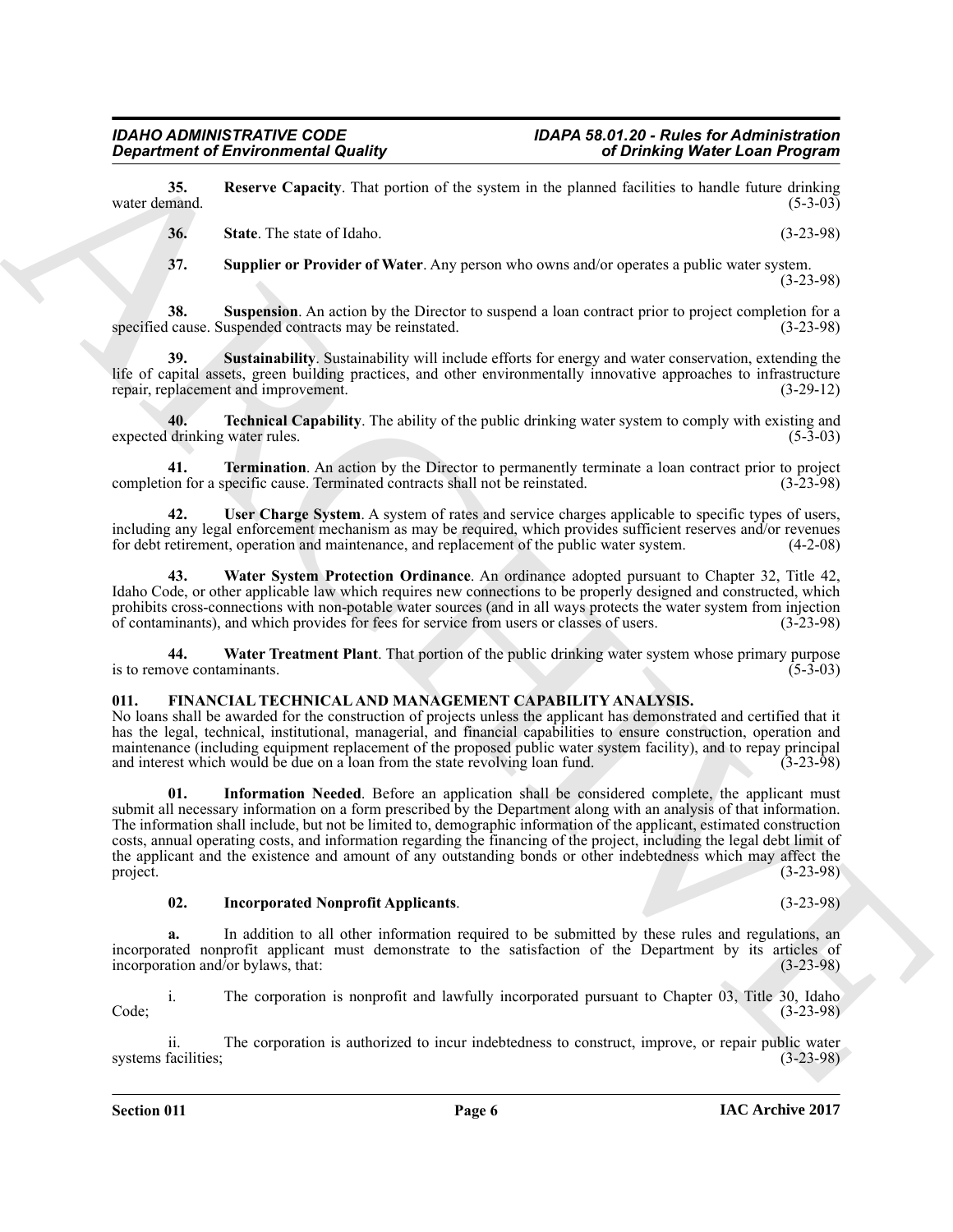iii. The corporation is authorized to secure indebtedness by pledging corporation property, including any revenues raised through a user charge system;

iv. The corporation exists either perpetually or for a period long enough to repay a public water system<br>can; and (3-23-98) facility loan; and

<span id="page-6-2"></span>v. The corporation is capable of raising revenues by fixing and collecting user charges. (3-23-98)

**b.** The Department may impose conditions on the making of a public water system facility loan to an incorporated nonprofit applicant which are necessary to carry out the provisions of these rules and regulations and the provisions of Chapter 76, Title 39, Idaho Code. (3-23-98) provisions of Chapter  $76$ , Title 39, Idaho Code.

*Given the resonance in the latenties* of the subset of the subset of the subset of the subset of the subset of the subset of the subset of the subset of the subset of the subset of the subset of the subset of the subse **Cost Allocation**. An applicant proposing to construct public water system facilities designed to serve two (2) or more qualifying entities must show how the costs shall be allocated among the participating entities. Such applicants must provide an executed inter-organizational service agreement which, at a minimum, incorporates the following information: (4-2-08) the following information:

- **a.** The basis upon which the costs are allocated; (3-23-98)
- **b.** The formula by which the costs are allocated; and (3-23-98)
- <span id="page-6-3"></span>**c.** The manner in which the cost allocation system shall be implemented. (3-23-98)

**04.** Waivers. The requirement in Subsection 011.03 may be waived by the Department if the applicant onstrate: (3-23-98) can demonstrate:

- **a.** Such an agreement is already in place; (3-23-98)
- **b.** There is documentation of a service relationship in the absence of a formal agreement; or  $(3-23-98)$

**c.** The entity providing public drinking water exhibits sufficient financial strength to continue the fone (1) or more of the entities supplying drinking water fails to participate. (3-23-98) project if one (1) or more of the entities supplying drinking water fails to participate.

#### <span id="page-6-0"></span>**012. -- 019. (RESERVED)**

#### <span id="page-6-4"></span><span id="page-6-1"></span>**020. PRIORITY RATING SYSTEM.**

Projects are identified for placement on priority lists by surveying eligible entities directly on an annual basis. Information is also received from the Department and consulting engineers. Loan funds are awarded to projects based on priority ratings. Projects are rated by the Department on a standard priority rating form using public health criteria, sustainability criteria, water quality criteria, and condition of the existing system.

<span id="page-6-6"></span>**01. Purpose**. A priority rating system shall be utilized by the Department to annually allot available funds to projects determined eligible for funding assistance under the Drinking Water Loan Program in accordance with these rules. Projects considered for priority rating shall first be evaluated by Department regional staff. (5-3-03)

<span id="page-6-5"></span>**02. Priority Rating**. The priority rating system shall be based on a numerical points system. Priority criteria shall contain the following points: (3-29-12)

Public Health Hazard. Any condition which creates, or may create, a danger to the consumer's health, which may include any one or more of the following, may be awarded a maximum of one hundred (100) points: (3-29-12)

i. Documented unresolved violations of the primary drinking water standards including maximum contaminant levels, action levels, and treatment techniques (to include maximum contaminant levels for acute and chronic contaminates);<br>(3-29-12) chronic contaminates);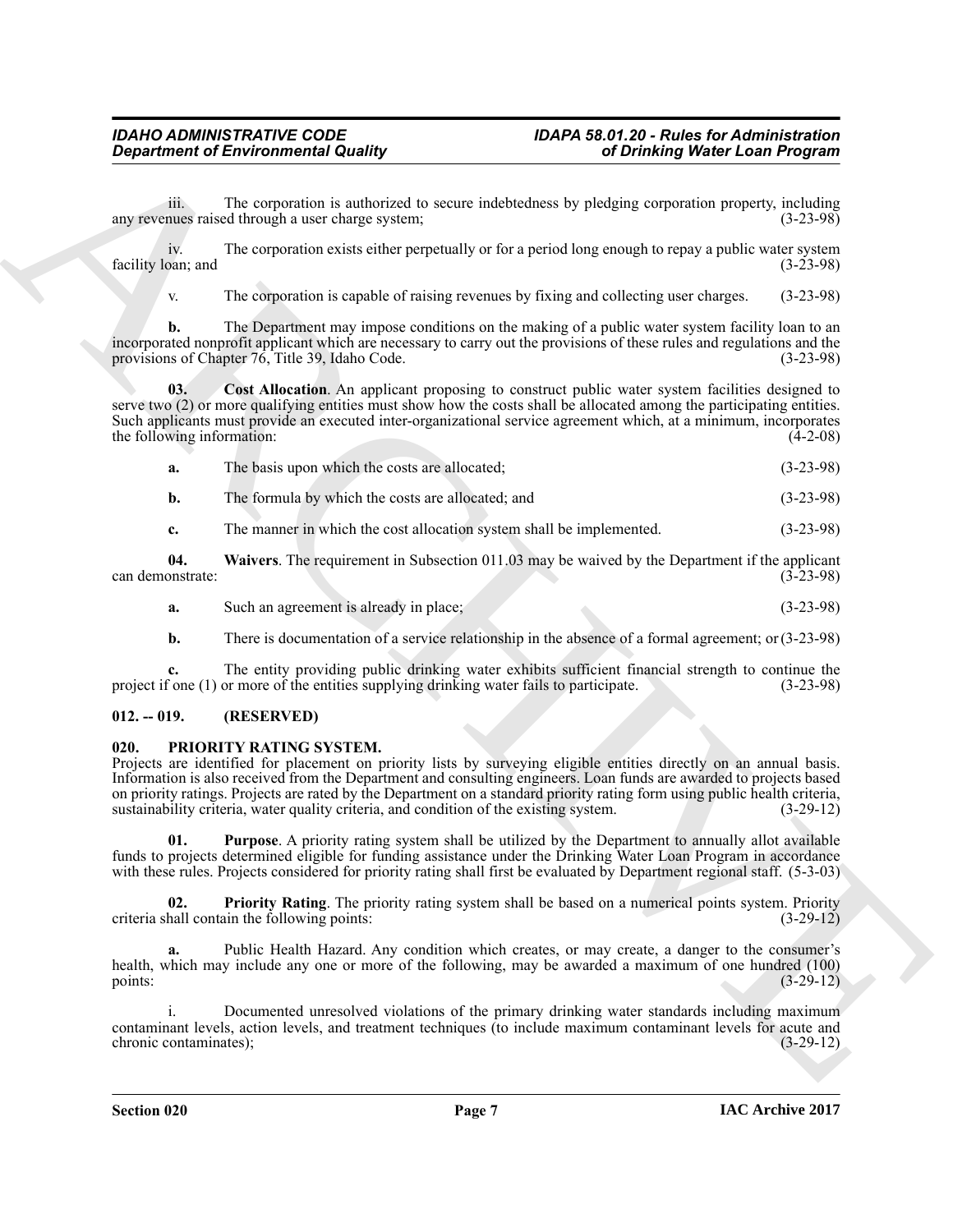## *IDAHO ADMINISTRATIVE CODE IDAPA 58.01.20 - Rules for Administration*

ii. Documented unresolved violations of pressure requirements; (3-29-12)

iii. Documented reduction in source capacity that impacts the system's ability to reliably serve water; or  $(3-29-12)$ 

iv. Documented significant deficiencies (e.g., documented in a sanitary survey) in the physical system that is causing the system to not reliably serve safe drinking water.

**b.** General Conditions of Existing Facilities. Points shall be given based on deficiencies (which would not constitute a public health hazard) for pumping, treating, and delivering drinking water. (up to sixty (60) points) (3-29-12)

**c.** Sustainability Efforts (e.g., prospective efforts at energy conservation, water conservation, extending the life of capital assets, green building practices, and other environmentally innovative approaches to infrastructure repair, replacement and improvement). (up to fifty (50) points). (3-29-12)

*Given the Revision metric existence* of studies of positive and control of the studies of the studies of the studies of the studies of the studies of the studies of the studies of the studies of the studies of the stud **d.** Consent Order, Compliance Agreement Schedule, or Court Order. Points shall be given if the system is operating under and in compliance with a Consent Order, Compliance Agreement Schedule, or Court Order and the proposed construction project will address the Consent Order, Compliance Agreement Schedule, or Court Order. (up to thirty (30) points) Order. (up to thirty  $(30)$  points)

**e.** Incentives. Bonus points shall be awarded to systems that promote source water protection, economy, proper operation maintenance, and monitoring. (up to ten (10) points) (3-29-12) conservation, economy, proper operation maintenance, and monitoring. (up to ten  $(10)$  points)

**f.** Affordability. Points shall be given when current system user charges exceed state affordability es. (ten (10) points) (3-29-12) guidelines. (ten  $(10)$  points)

<span id="page-7-8"></span>**03.** Rating Forms. Rating criteria for Subsection 020.02 is set forth in a rating form that is available in book.  $(3-29-12)$ the Handbook.

<span id="page-7-4"></span>**04. Priority List**. A list shall be developed from projects rated according to Subsection 020.02. Such list shall be submitted for public review and comment, and shall thereafter be submitted to the Board for approval and adoption. (3-29-12) adoption. (3-29-12)

<span id="page-7-5"></span>**a. Priority Reevaluation**. Whenever significant changes occur, which in the Department's judgment would affect the design parameters or treatment requirements by either increasing or decreasing the need for, or scope<br>of any project, a reevaluation of that priority rating shall be conducted. of any project, a reevaluation of that priority rating shall be conducted.

<span id="page-7-6"></span>**b. Priority Target Date**. A qualifying entity, whose project is on the adopted priority list, and for which funding is available, shall be contacted by the Department and a target date for submission of a completed loan application shall be established. application shall be established.

<span id="page-7-7"></span>**c. Project Bypass**. A project that does not or shall not meet the project target date or a Department schedule that allows for timely utilization of loan funds may be bypassed, substituting in its place the next highest ranking project or projects that are ready to proceed. An eligible applicant that is bypassed shall be notified in writing of the reasons for being bypassed. (3-29-12) of the reasons for being bypassed.

<span id="page-7-3"></span>**05. Amendment of Priority List**. The Director may amend the Integrated Priority List as set forth in Section 995 of these rules. (3-29-12)

#### <span id="page-7-1"></span><span id="page-7-0"></span>**021. DISADVANTAGED LOANS.**

Disadvantaged Loan Awards. In conjunction with the standard loans, the Department may award disadvantaged loans to applicants deemed disadvantaged using the following criteria: (3-23-98) to applicants deemed disadvantaged using the following criteria:

<span id="page-7-2"></span>**01. Qualifying for a Disadvantaged Loan**. In order to qualify for a disadvantaged loan, a loan applicant must have an annual user rater for drinking water service for residential customers which exceeds one and one-half percent (1½%) of the applicant community's median household income. The annual user rate would be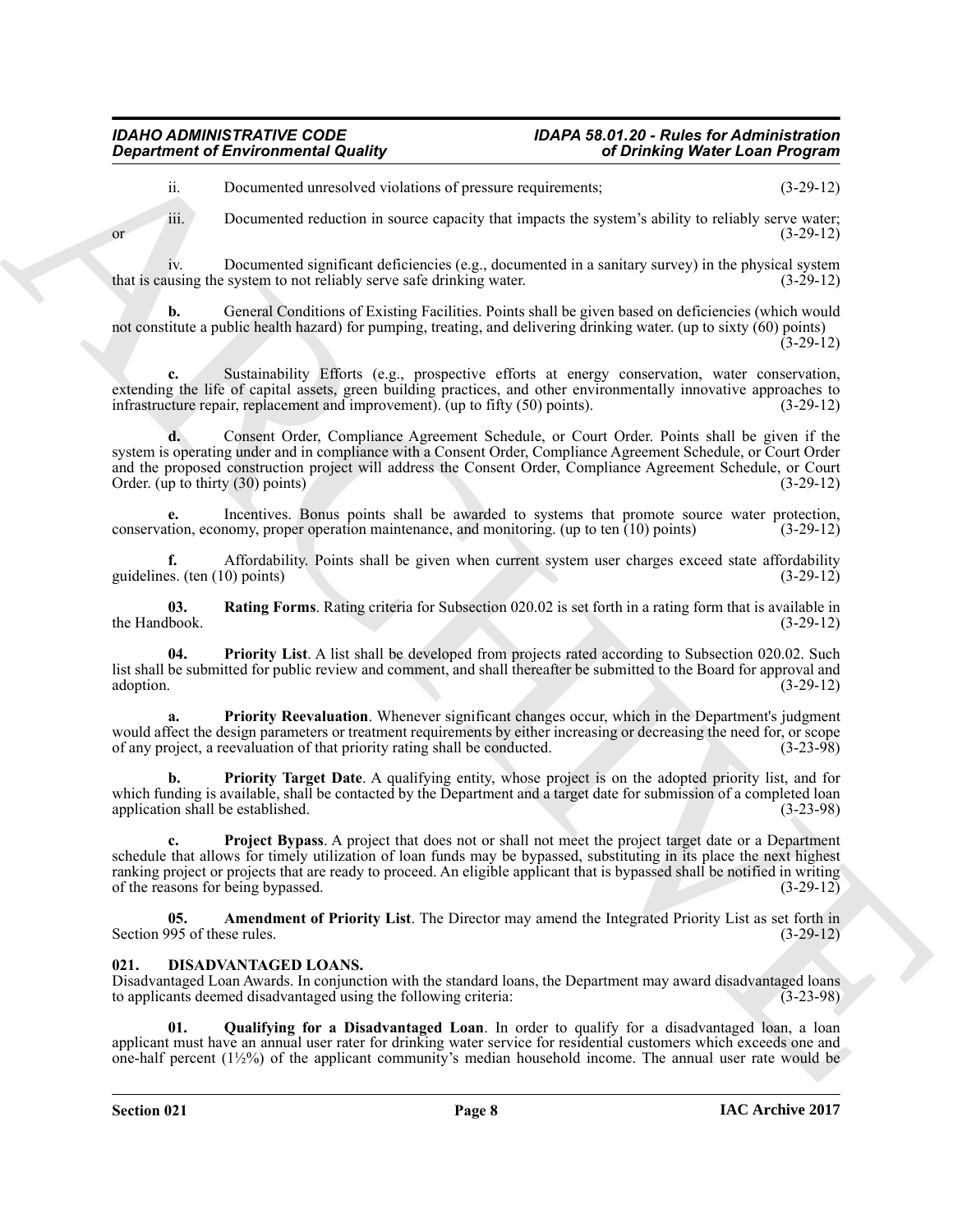## *IDAHO ADMINISTRATIVE CODE IDAPA 58.01.20 - Rules for Administration*

based on all operating, maintenance, replacement, and debt service costs (both for the existing system and for upgrades). If the applicant's service area is not within the boundaries of a municipality, or if the applicant's service area's median household income is not consistent with the municipality as a whole, the applicant may use the census data for the county in which it is located or may use a representative survey, conducted by a Department approved, objective third party, to verify the median household income of the applicant's service area. (3-29-12)

<span id="page-8-2"></span>**02. Adjustment of Loan Terms**. DEQ will equally apportion funds available for principal forgiveness to all prospective disadvantaged loan recipients. Consistent with achieving user rates of one and one-half percent  $(1\frac{1}{2}\%)$  of the applicant community's median household income, and where possible with available funds, loan terms may be adjusted in the following order: increasing the repayment period, decreasing the interest rate, and providing principal forgiveness. (3-29-12) principal forgiveness.

<span id="page-8-4"></span>**a.** Increasing Repayment Period. The length of the loan repayment may be extended in increments of years from twenty (20) years up to a maximum of thirty (30) years until the annual user rate equals one and one-half percent  $(1\frac{1}{2}\%)$  of median household income. (3-29-12)

<span id="page-8-5"></span><span id="page-8-3"></span>**b.** Decreasing Interest Rate. If at a thirty (30) year repayment, the annual user rate still exceeds one and one-half percent  $(1\frac{1}{2}\%)$  of the median household income, the loan interest rate may be reduced from the rate established by the Director for standard loans to a rate that results in an annual user rate equal to one and one-half percent  $(1\frac{1}{2}\frac{9}{6})$  of median household income. The interest rate may be reduced to as low as zero percent  $(0\%)$ .

(3-29-12)

**Signal room of Energy in Albumin and the United States and the system of Distribution Fermion and the system of the system of the system of the system of the system of the system of the system of the system of the system c.** Principal Forgiveness. If even at zero percent (0%) interest and a thirty (30) year repayment, the annual user rate per residential user still exceeds one and one-half percent (1½%) of median household income, the principal which causes the user charge to exceed one and one-half percent  $(1/2%)$  may be reduced except the principal reduction cannot exceed fifty percent (50%) of the total loan. Principal forgiveness terms may be revised (from initial estimates established in the annual Intended Use Plan) based upon final construction costs, such that loan terms do not result in user rates that are below one and one-half percent  $(1\frac{1}{2}\%)$  of the applicant community's median household income.  $(3-29-12)$ household income.

#### <span id="page-8-0"></span>**022. -- 029. (RESERVED)**

#### <span id="page-8-6"></span><span id="page-8-1"></span>**030. PROJECT SCOPE AND FUNDING.**

Loan funds awarded under this program may be used to prepare a drinking water facility planning document which identifies the cost effective and environmentally sound alternative to achieve or maintain compliance with IDAPA 58.01.08, "Idaho Rules for Public Drinking Water Systems," and the Safe Drinking Water Act, 42 U.S.C., Sections 300f et seq., and which is approvable by the Department. Loan funds may also be used for design and construction of the chosen alternative. (3-29-12) the chosen alternative.

<span id="page-8-8"></span>**01. Project Step Funding**. Projects may be funded in steps: (3-23-98)

**a.** Step 1. Planning document prepared by an Idaho licensed professional engineer who carries professional liability insurance in accordance with Subsection 050.05.d., and in a format prescribed by the Department; (3-29-12) Department; (3-29-12)

**b.** Step 2. Design, which includes the preparation by an Idaho licensed professional engineer of the engineering plans and specifications necessary for the bidding and construction of the project; (4-2-08) detailed engineering plans and specifications necessary for the bidding and construction of the project;

**c.** Step 3. Construction, which includes bidding and actual construction of the project; or (3-23-98)

<span id="page-8-7"></span>**d.** Step 4. A combination of Step 2 and Step 3. (3-23-98)

**02. Combination Step Funding**. Projects may be funded in any combination of the steps with approval of the Department. Separate loans may be awarded for Step 1 or Step 2 projects. If a Step 1 or Step 2 project proceeds to construction, either the Step 1 or Step 2 loan, or both, may be consolidated with the Step 3 loan. If a project does not proceed to construction, outstanding Step 1 and Step 2 loans shall be amortized and a repayment schedule prepared by the Department. (3-23-98)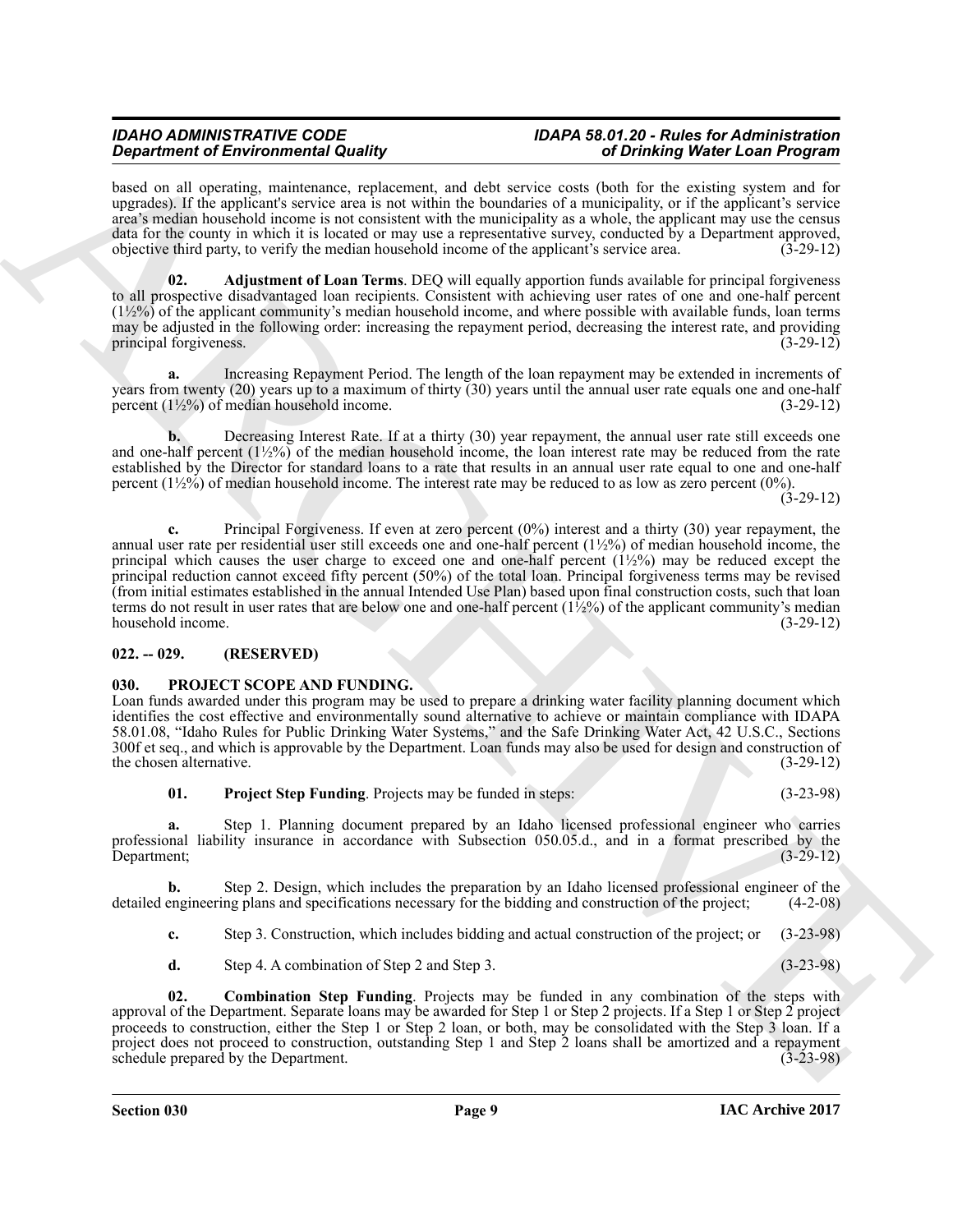<span id="page-9-12"></span>*Great free to the system to the boundary second Equipment* **of** *Greatering* **and** *Contention* **and** *Contention* **and** *Contention* **and** *Contention* **and** *Contention* **and** *Contention* **and** *Contention* **and** *Contention* **and** *Con* **03. Requirements for Awarding a Loan**. Step 2, Step 3, or Step 4 loans shall not be awarded until a final cost effective and environmentally sound alternative has been selected by the Step 1 planning document and approved by the Department. If the planning document has not been completed pursuant to IDAPA 58.01.22, "Rules for Administration of Planning Grants for Drinking Water Facilities," then the loan recipient shall provide an opportunity for the public to comment on the draft planning document. The public comment period shall be held after alternatives have been developed and the Department has approved the draft planning document. The loan recipient shall provide written notice of the public comment period and hold at least one (1) public meeting within the jurisdiction of the loan recipient during the public comment period. At the public meeting, the draft planning document shall be presented by the loan recipient with an explanation of the alternatives identified. The cost effective and environmentally sound alternative selected shall consider public comments received from those affected by the proposed project. After the public meeting and public comment period, the final alternative will be selected and the Environmental Information Document will be prepared. (3-29-12) Environmental Information Document will be prepared.

<span id="page-9-11"></span>**04. Funding for Reserve Capacity**. Funding for reserve capacity of a drinking water system shall not exceed a twenty (20) year population growth except that distribution and transmission lines which may be planned for<br>a forty (40) year useful life. (5-3-03) a forty  $(40)$  year useful life.

#### <span id="page-9-4"></span><span id="page-9-0"></span>**031. LIMITATION OF PRE-LOAN ENGINEERING REVIEWS.**

Department staff may review engineering or facility planning documents for any drinking water system. However, in order for the costs of preparation of pre-loan engineering documents to be loan eligible, the consulting engineer must<br>submit a certificate of professional liability indemnification in accordance with Subsection 050.05.d. submit a certificate of professional liability indemnification in accordance with Subsection 050.05.d.

#### <span id="page-9-6"></span><span id="page-9-1"></span>**032. LOAN FEE.**

<span id="page-9-9"></span>**01. Loan Fee**. The Department may elect to impose a loan fee when necessary to offset the costs of administering the loan program, to provide planning assistance, or to otherwise facilitate the operation of the Drinking Water State Revolving Fund (DWSRF) effort. The Department may impose a loan fee on loans scheduled to close after December 2, 2009. The loan fee shall not exceed one percent (1%) of the unpaid balance of the loan at the time each loan payment is due.  $(4-7-11)$ time each loan payment is due.

<span id="page-9-7"></span>**02. Determination of Loan Fee**. The Department shall determine the amount of the loan fee on a yearly basis and shall assess a loan fee based upon each loan recipient's total interest rate. The amount of the loan fee shall be included in the Intended Use Plan, as described by Section 1452 of the Safe Drinking Water Act (42 U.S.C. Section 300<sub>1</sub>-12). In determining the amount of the loan fee, the Department shall consider: (3-29-12) Section 300j-12). In determining the amount of the loan fee, the Department shall consider:

**a.** The Department's anticipated costs of administering the loan program for the upcoming fiscal year, g salaries and overhead; (4-7-11) including salaries and overhead;

**b.** Any Department costs related to providing technical assistance for the loan program for the g fiscal vear: (4-7-11) upcoming fiscal year;

**c.** The amount of money generated from loan fees in previous fiscal years available for use in the g fiscal year; and (4-7-11) upcoming fiscal year; and

**d.** The anticipated demand for planning assistance to supplement regular appropriations and other eeds to support the DWSRF loan program.  $(4-7-11)$ related needs to support the DWSRF loan program.

<span id="page-9-8"></span>**03. Effect on Loan Interest Rate**. The loan interest rate, as described in Subsection 050.05, will be by the corresponding percentage of the loan fee. (4-7-11) reduced by the corresponding percentage of the loan fee.

<span id="page-9-10"></span>**Payment of Loan Fee**. The loan fee shall be due and payable concurrently with scheduled loan rest repayments over the repayment period. (4-7-11) principal and interest repayments over the repayment period.

#### <span id="page-9-2"></span>**033. -- 039. (RESERVED)**

#### <span id="page-9-5"></span><span id="page-9-3"></span>**040. LOAN APPLICATION AND REVIEW.**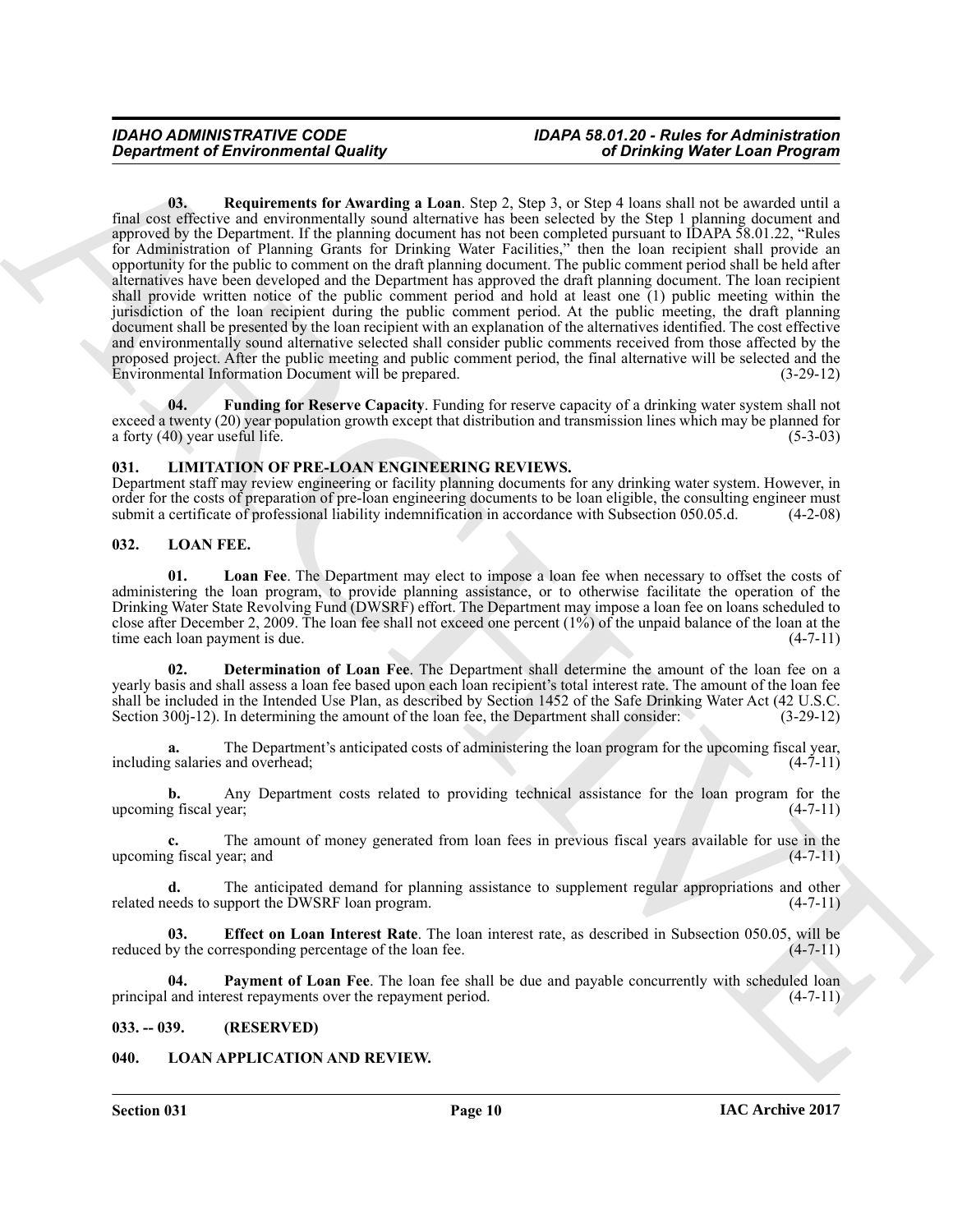<span id="page-10-1"></span>**01. Submission of Application**. The applicant shall submit to the Department, a completed application is a sprescribed by the Department. on a form as prescribed by the Department.

<span id="page-10-0"></span>**02.** Application Requirements. Applications shall contain the following documentation, as applicable: (5-3-03) applicable: (5-3-03)

**a.** A lawful resolution passed by the governing body authorizing an elected official or authorized individual of the qualifying entity to execute a loan contract and sign subsequent loan disbursement requests; and  $(5-3-03)$ 

**b.** Contracts for engineering services or other technical services and the description of costs and tasks set forth therein shall be in sufficient detail for the Department to determine whether the costs associated with the tasks are eligible costs pursuant to Section 041; and (5-3-03) tasks are eligible costs pursuant to Section  $041$ ; and

**c.** Justification for the engineering firm selected. An engineering firm selected by the applicant must at a minimum: (5-3-03) at a minimum:  $(5-3-03)$ 

As applicable, be procured through the selection guidelines and procedures prescribed under Idaho Code: and (3-29-12) Section  $67-2320$ , Idaho Code; and

ii. Be a registered professional engineer currently licensed by the Idaho Board of Professional Engineers and Land Surveyors; and

iii. Not be debarred or otherwise prevented from providing services under another federal or state assistance program; and (5-3-03) financial assistance program; and

iv. Be covered by professional liability insurance in accordance with Subsection 050.05.d. A computed in the application; and (5-3-03) certification of liability insurance shall be included in the application; and

**d.** A description of other costs, not included in the contracts for engineering or other technical services, for which the applicant seeks funding. The description of the costs and tasks for such costs must be in sufficient detail for the Department to determine whether the costs are eligible costs pursuant to Section 041; and

(5-3-03)

ARCHIVE **e.** A demonstration that the obligation to pay the costs for which funding is requested is the result or will be the result of the applicant's compliance with applicable competitive bidding requirements and requirements for professional service contracts, including without limitation, the requirements set forth in Sections 67-2801 et seq., 67-2320, 59-1026, and 42-3212, Idaho Code. (4-2-08)

**f.** In the case of a privately owned system, demonstrate that there is adequate security for the nt of the loan. (3-23-98) repayment of the loan.

**g.** Step 1. Engineering Report or Facility Plan. Plan of study describing the work tasks to be performed in the preparation of the planning document, a schedule for completion of the work tasks, and an estimate of staff hours and costs to complete the work tasks. (3-29-12) of staff hours and costs to complete the work tasks.

**h.** Step 2. Design. (4-2-08)

i. Planning document including a final environmental document and decision in accordance with<br>
(3-29-12)<br>
(3-29-12) Section 042;  $(3-29-12)$ 

ii. Financial, technical, and management capability analysis as provided in Subsection 011.01;

(3-23-98)

iii. Inter-organizational service agreements between all qualifying entities within the scope of the f applicable; and (4-2-08) project, if applicable; and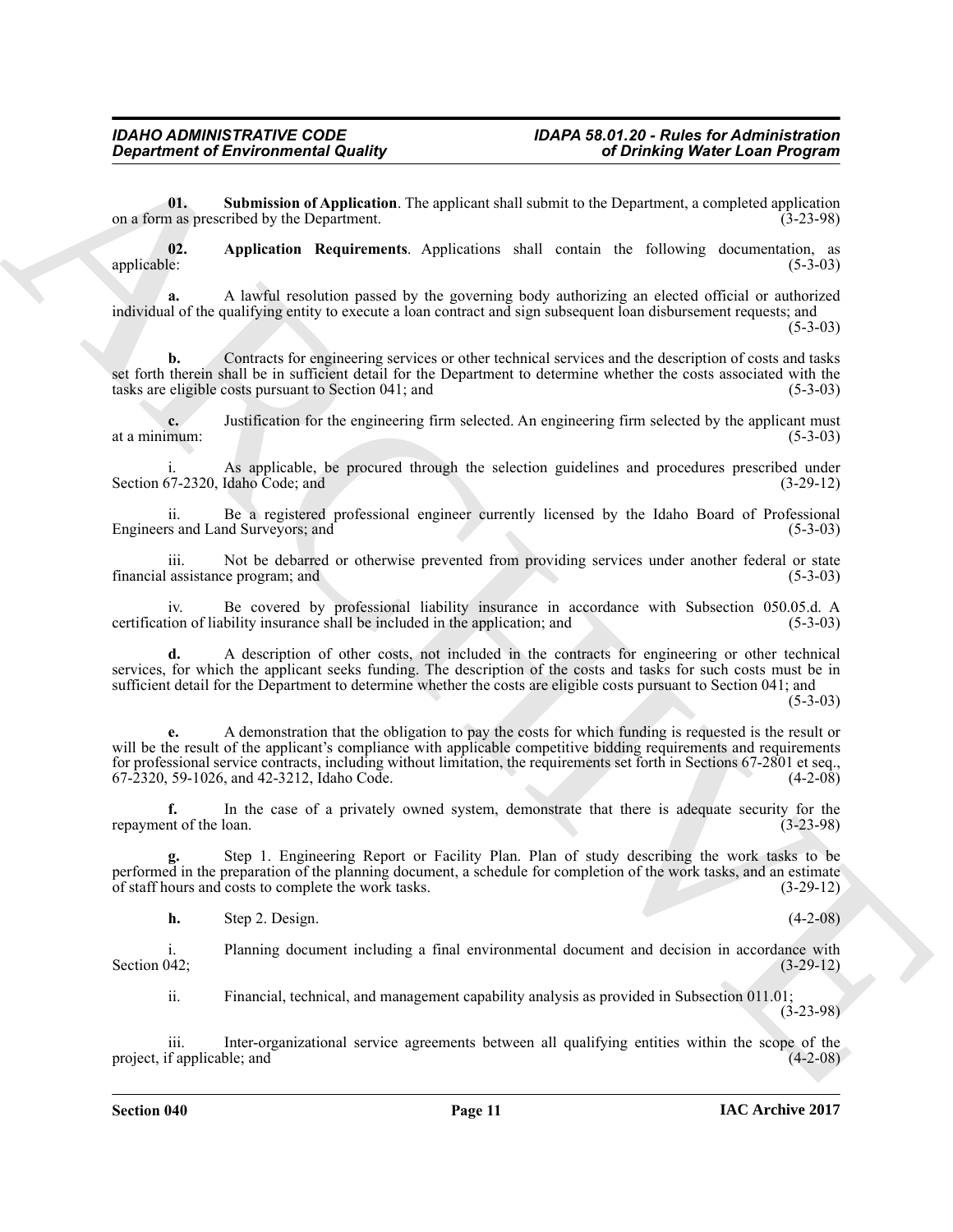|                                          | <b>Department of Environmental Quality</b>                                                                                                                                                                                                                                                                                                                                                                                             | of Drinking Water Loan Program                                                                         |             |
|------------------------------------------|----------------------------------------------------------------------------------------------------------------------------------------------------------------------------------------------------------------------------------------------------------------------------------------------------------------------------------------------------------------------------------------------------------------------------------------|--------------------------------------------------------------------------------------------------------|-------------|
| i.                                       | Step 3. Construction.                                                                                                                                                                                                                                                                                                                                                                                                                  |                                                                                                        | $(4-2-08)$  |
| i.                                       | Documented evidence of all necessary easements and land acquisition.                                                                                                                                                                                                                                                                                                                                                                   |                                                                                                        | $(5-3-03)$  |
| 11.                                      | Biddable plans and specifications of the approved public water system facility alternative;                                                                                                                                                                                                                                                                                                                                            |                                                                                                        | $(3-23-98)$ |
| iii.                                     | A plan of operation and project schedule;                                                                                                                                                                                                                                                                                                                                                                                              |                                                                                                        | $(3-23-98)$ |
| iv.                                      | A water system protection ordinance and financial management system; and                                                                                                                                                                                                                                                                                                                                                               |                                                                                                        | $(3-29-12)$ |
| V.                                       | A staffing plan and budget.                                                                                                                                                                                                                                                                                                                                                                                                            |                                                                                                        | $(3-23-98)$ |
|                                          | Step 4. Design and Construction. Loan applicants must submit all documentation specified in<br>Subsection 040.02.d. prior to advertising for bids on construction contracts.                                                                                                                                                                                                                                                           |                                                                                                        | $(4-2-08)$  |
| 03.                                      | <b>Determination of Completeness of Application</b> . The Department shall review the application to<br>determine whether it includes all of the information required by Subsection 040.02.                                                                                                                                                                                                                                            |                                                                                                        | $(5-3-03)$  |
| 04.                                      | Notification of Incompleteness of Application. Written notification if an application is<br>incomplete, including an explanation of missing documentation shall be sent to the applicant. The applicant may<br>provide the missing documentation.                                                                                                                                                                                      |                                                                                                        | $(5-3-03)$  |
| 05.<br>and project readiness is secured. | <b>Reapplication for Loan</b> . The action of disapproving, recalling, or terminating a loan in no way<br>precludes or limits the former applicant from reapplying for another loan when the project deficiencies are resolved                                                                                                                                                                                                         |                                                                                                        | $(3-23-98)$ |
| 041.                                     | DETERMINATION OF ELIGIBILITY OF COSTS.<br>The Department shall review the application, including any contracts required to be submitted with the application, to<br>determine whether the costs are eligible costs for funding.                                                                                                                                                                                                        |                                                                                                        | $(5-3-03)$  |
| 01.                                      | Eligible Costs. Eligible costs are those determined by the Department to be:                                                                                                                                                                                                                                                                                                                                                           |                                                                                                        | $(5-3-03)$  |
| a.                                       | Necessary costs;                                                                                                                                                                                                                                                                                                                                                                                                                       |                                                                                                        | $(3-29-12)$ |
| b.                                       | Reasonable costs; and                                                                                                                                                                                                                                                                                                                                                                                                                  |                                                                                                        | $(3-29-12)$ |
| c.                                       | Costs that are not ineligible as described in Subsection 041.05.                                                                                                                                                                                                                                                                                                                                                                       |                                                                                                        | $(5-3-03)$  |
| 02.<br>project to be funded.             | Necessary Costs. The Department shall determine whether costs are necessary by comparing the<br>tasks for which the costs will be incurred to the scope of the project as described in the plan of study for facility<br>planning, planning document, and any other relevant information in the application that describes the scope of the                                                                                            |                                                                                                        | $(3-29-12)$ |
| 03.                                      | Reasonable Costs. Costs shall be determined by the Department to be reasonable if the obligation<br>to pay the costs is the result of or will be the result of the applicant's compliance with applicable competitive bidding<br>requirements and requirements for professional service contracts, including without limitation, the requirements set<br>forth in Sections 67-2801 et seq., 67-2320, 59-1026, and 42-3212, Idaho Code. |                                                                                                        | $(4-2-08)$  |
| 04.                                      | <b>Examples of Costs That May Be Eligible.</b> Examples of costs that may be eligible, if determined<br>necessary, reasonable, and not ineligible costs include:                                                                                                                                                                                                                                                                       |                                                                                                        | $(5-3-03)$  |
|                                          |                                                                                                                                                                                                                                                                                                                                                                                                                                        | Costs of salaries, benefits, and expendable material the qualified entity incurs in the project except |             |
| a.<br>or board attorney;                 | ordinary operating expenses such as salaries and expenses of a mayor, city council members, board; or city, district,                                                                                                                                                                                                                                                                                                                  |                                                                                                        | $(4-2-08)$  |

#### <span id="page-11-8"></span><span id="page-11-7"></span><span id="page-11-6"></span><span id="page-11-1"></span><span id="page-11-0"></span>**041. DETERMINATION OF ELIGIBILITY OF COSTS.**

<span id="page-11-5"></span><span id="page-11-4"></span><span id="page-11-3"></span><span id="page-11-2"></span>

| 01. | <b>Eligible Costs.</b> Eligible costs are those determined by the Department to be: | $(5-3-03)$  |
|-----|-------------------------------------------------------------------------------------|-------------|
| а.  | Necessary costs;                                                                    | $(3-29-12)$ |
| b.  | Reasonable costs; and                                                               | $(3-29-12)$ |
|     |                                                                                     | $  -$       |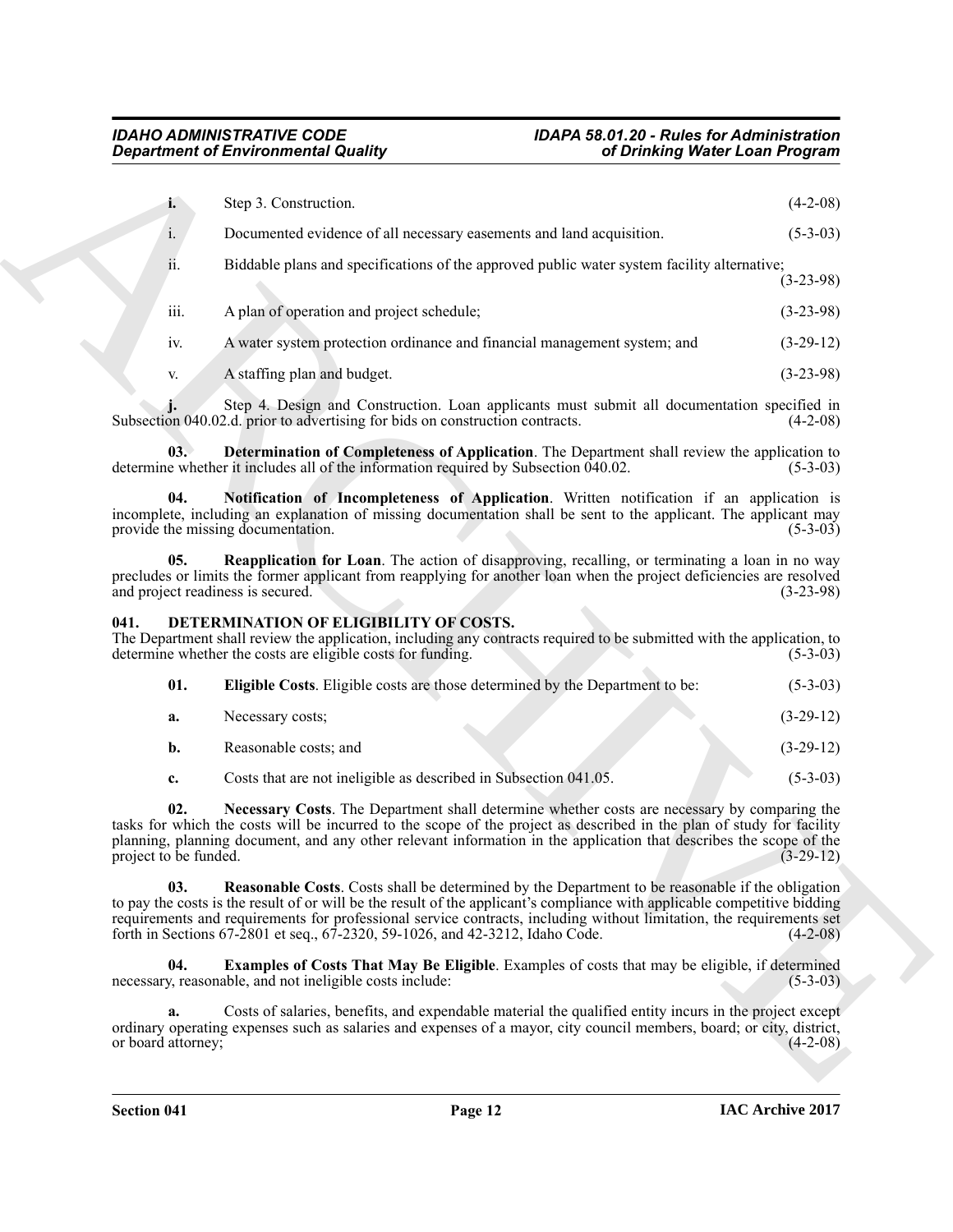<span id="page-12-0"></span>

|                          | <b>Department of Environmental Quality</b><br>of Drinking Water Loan Program                                                                                     |             |
|--------------------------|------------------------------------------------------------------------------------------------------------------------------------------------------------------|-------------|
| b.<br>construction laws; | Costs under construction contracts bid and executed in compliance with state public works                                                                        | $(5-3-03)$  |
|                          | Professional and consulting services utilizing a lump sum contract, an hourly rate contract, a time<br>and materials contract or cost plus a fixed fee contract; | $(5-3-03)$  |
| d.                       | Engineering directly related to the public water system facilities;                                                                                              | $(5-3-03)$  |
| e.                       | Financial and management capability analysis if it ensures compliance;                                                                                           | $(5-3-03)$  |
| f.<br>documents;         | Preparation of construction drawings, specifications, estimates, and construction contract                                                                       | $(5-3-03)$  |
| g.                       | Landscaping;                                                                                                                                                     | $(5-3-03)$  |
| obligated to pay;        | Removal and relocation or replacement of utilities for which the qualifying entity is legally                                                                    | $(5-3-03)$  |
| i.                       | Material acquired, consumed, or expended specifically for the project;                                                                                           | $(5-3-03)$  |
| j.                       | A reasonable inventory of laboratory chemicals and supplies necessary to initiate plant operations;                                                              | $(5-3-03)$  |
| k.                       | Preparation of an operation and maintenance manual;                                                                                                              | $(5-3-03)$  |
| I.                       | Preparation of a plan of operation;                                                                                                                              | $(5-3-03)$  |
| m.                       | Start-up services;                                                                                                                                               | $(5-3-03)$  |
| n.                       | Project identification signs;                                                                                                                                    | $(5-3-03)$  |
| $\mathbf{0}$             | Public participation for alternative selection;                                                                                                                  | $(5-3-03)$  |
| p.                       | Development of user charge and financial management systems;                                                                                                     | $(5-3-03)$  |
| q.                       | Development of water system protection and backflow prevention ordinance or rule;                                                                                | $(5-3-03)$  |
| r.                       | Initial staffing plans and budget development;                                                                                                                   | $(5-3-03)$  |
| s.<br>system; and        | Site acquisition costs from a willing seller, including right of way and the site for public water                                                               | $(3-29-12)$ |
| t.                       | Certain direct and other costs as determined eligible by the Department.                                                                                         | $(5-3-03)$  |
| 05.                      | Ineligible Project Costs. Costs which are ineligible for funding include, but are not limited to:                                                                | $(5-3-03)$  |
| a.                       | Basin or area wide planning not directly related to the project;                                                                                                 | $(5-3-03)$  |
| b.<br>completion date;   | Bonus payments not legally required for completion of construction before a contractual                                                                          | $(5-3-03)$  |
| c.                       | Personal injury compensation or damages arising out of the project;                                                                                              | $(5-3-03)$  |
| d.                       | Fines or penalties due to violations of, or failure to comply with, federal, state, or local laws;                                                               | $(5-3-03)$  |
|                          |                                                                                                                                                                  |             |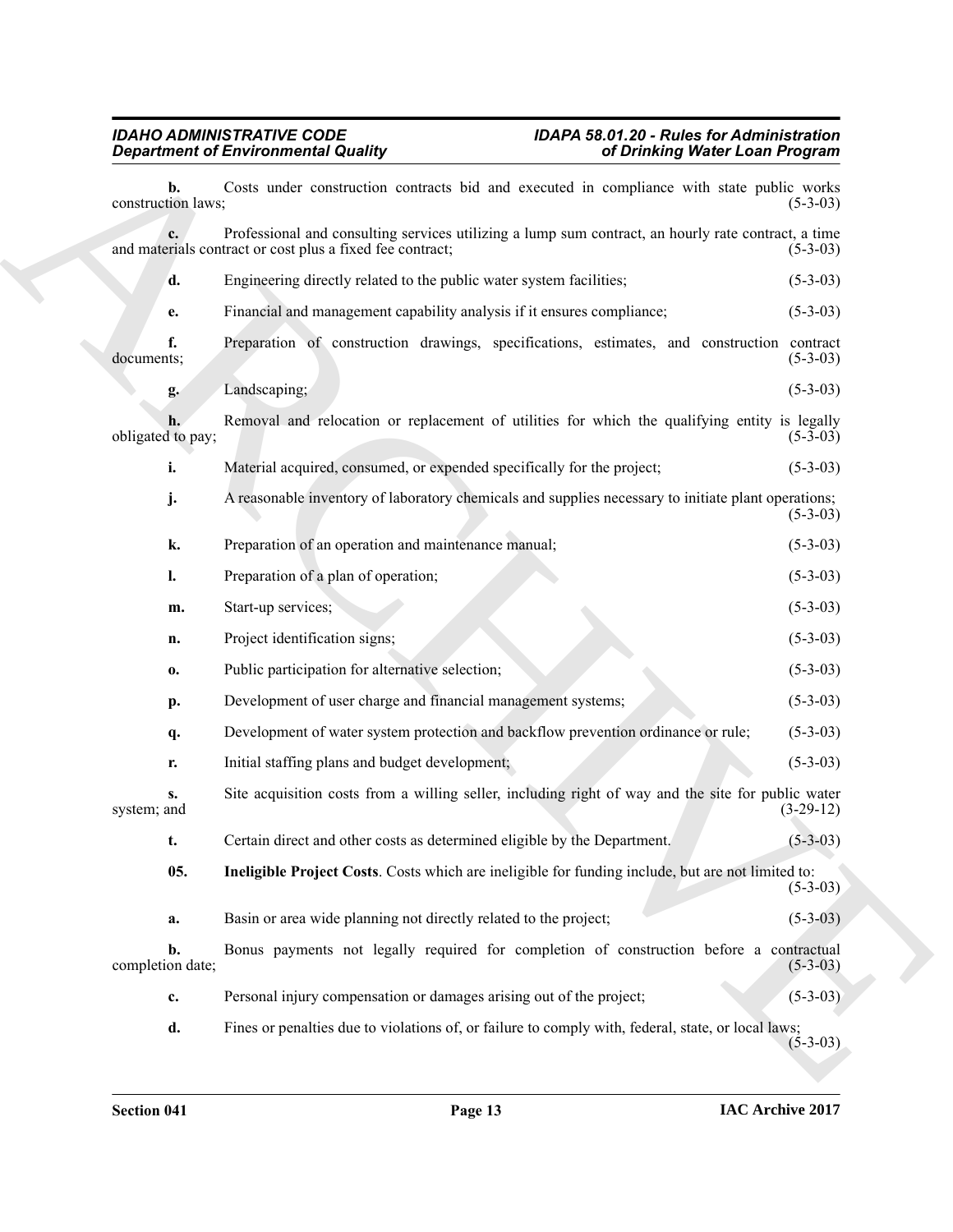#### *IDAHO ADMINISTRATIVE CODE IDAPA 58.01.20 - Rules for Administration Department of Environmental Quality of Drinking Water Loan Program*

| Costs outside the scope of the approved project;<br>e.<br>Ordinary operating expenses such as salaries and expenses of a mayor, city council members,<br>f.<br>board, or city, district or board attorney;<br>Cost of land in excess of that needed for the proposed project;<br>g.<br>Cost of condemnations;<br>h.<br>i.<br>Engineering costs incurred without professional liability insurance;<br>Reserve funds;<br>j.<br>k.<br>Cost of refinancing existing indebtedness; and<br>Costs incurred prior to the loan acceptance unless specifically approved in writing by the<br>Department.<br>06.<br>Notification Regarding Ineligible Costs. Prior to providing a loan offer, the Department shall<br>notify the applicant if certain costs are not eligible for funding and the reasons for the Department's determination. If<br>such costs are included in the engineering contract, the Department shall also provide notification to the engineer. The<br>applicant may provide the Department additional information in response to the notice.<br>Eligible Costs and the Loan Offer. The loan offer shall reflect those costs determined by the<br>07.<br>Department to be eligible costs. The loan offer, however, may include estimates of some eligible costs that have not<br>yet been set, such as construction costs. Actual eligible costs may differ from such estimated costs set forth in the loan<br>offer. In addition, loan disbursements may be increased or decreased if eligible costs are modified as provided in<br>Section 060.<br>ENVIRONMENTAL REVIEW.<br>042.<br>Environmental Documentation. The loan recipient shall complete an environmental review as<br>01.<br>part of and in conjunction with a planning document. Guidance on how to complete an environmental review may be<br>found in Chapter 5 of the Handbook. The loan recipient shall consult with the Department at an early stage in the loan<br>process to determine the required level of environmental review. Based on review of existing information and<br>assessment of environmental impacts, the loan recipient shall complete one (1) of the following per the Department's<br>instruction:<br>Submit a request for Categorical Exclusion (CE) with supporting backup documentation as<br>a.<br>specified by the Department;<br>Prepare an Environmental Information Document (EID) in a format specified by the Department;<br>b.<br>or<br>Prepare an Environmental Impact Statement (EIS) in a format specified by the Department.<br>c.<br>Categorical Exclusions. If the loan recipient requests a CE, the Department shall review the<br>02.<br>request and, based upon the supporting documentation, take one (1) of the following actions:<br>Determine if the action is consistent with categories eligible for exclusion whereupon the<br>a.<br>Department shall issue a notice of CE from substantive environmental review. Once the CE is granted for the selected<br>alternative, the Department will publish a notice of CE in a local newspaper to inform the public of this action,<br>following which the planning document can be approved and the loan award can proceed.<br>Determine if the action is not consistent with categories eligible for exclusion and that issuance of a<br>b.<br>CE is not appropriate. If a CE is not issued, the Department shall notify the loan recipient to prepare an EID. | <b>Department of Environmental Quality</b> | of Drinking Water Loan Program |             |
|----------------------------------------------------------------------------------------------------------------------------------------------------------------------------------------------------------------------------------------------------------------------------------------------------------------------------------------------------------------------------------------------------------------------------------------------------------------------------------------------------------------------------------------------------------------------------------------------------------------------------------------------------------------------------------------------------------------------------------------------------------------------------------------------------------------------------------------------------------------------------------------------------------------------------------------------------------------------------------------------------------------------------------------------------------------------------------------------------------------------------------------------------------------------------------------------------------------------------------------------------------------------------------------------------------------------------------------------------------------------------------------------------------------------------------------------------------------------------------------------------------------------------------------------------------------------------------------------------------------------------------------------------------------------------------------------------------------------------------------------------------------------------------------------------------------------------------------------------------------------------------------------------------------------------------------------------------------------------------------------------------------------------------------------------------------------------------------------------------------------------------------------------------------------------------------------------------------------------------------------------------------------------------------------------------------------------------------------------------------------------------------------------------------------------------------------------------------------------------------------------------------------------------------------------------------------------------------------------------------------------------------------------------------------------------------------------------------------------------------------------------------------------------------------------------------------------------------------------------------------------------------------------------------------------------------------------------------------------------------------------------------------------------------------------------------------------------------------------------------------------------------------------------------------------------------------------------------------------------------------------------------------------------------------------------------------------------------------------------------------------------------------------------------------------------------------|--------------------------------------------|--------------------------------|-------------|
|                                                                                                                                                                                                                                                                                                                                                                                                                                                                                                                                                                                                                                                                                                                                                                                                                                                                                                                                                                                                                                                                                                                                                                                                                                                                                                                                                                                                                                                                                                                                                                                                                                                                                                                                                                                                                                                                                                                                                                                                                                                                                                                                                                                                                                                                                                                                                                                                                                                                                                                                                                                                                                                                                                                                                                                                                                                                                                                                                                                                                                                                                                                                                                                                                                                                                                                                                                                                                                              |                                            |                                | $(5-3-03)$  |
|                                                                                                                                                                                                                                                                                                                                                                                                                                                                                                                                                                                                                                                                                                                                                                                                                                                                                                                                                                                                                                                                                                                                                                                                                                                                                                                                                                                                                                                                                                                                                                                                                                                                                                                                                                                                                                                                                                                                                                                                                                                                                                                                                                                                                                                                                                                                                                                                                                                                                                                                                                                                                                                                                                                                                                                                                                                                                                                                                                                                                                                                                                                                                                                                                                                                                                                                                                                                                                              |                                            |                                | $(4-2-08)$  |
|                                                                                                                                                                                                                                                                                                                                                                                                                                                                                                                                                                                                                                                                                                                                                                                                                                                                                                                                                                                                                                                                                                                                                                                                                                                                                                                                                                                                                                                                                                                                                                                                                                                                                                                                                                                                                                                                                                                                                                                                                                                                                                                                                                                                                                                                                                                                                                                                                                                                                                                                                                                                                                                                                                                                                                                                                                                                                                                                                                                                                                                                                                                                                                                                                                                                                                                                                                                                                                              |                                            |                                | $(5-3-03)$  |
|                                                                                                                                                                                                                                                                                                                                                                                                                                                                                                                                                                                                                                                                                                                                                                                                                                                                                                                                                                                                                                                                                                                                                                                                                                                                                                                                                                                                                                                                                                                                                                                                                                                                                                                                                                                                                                                                                                                                                                                                                                                                                                                                                                                                                                                                                                                                                                                                                                                                                                                                                                                                                                                                                                                                                                                                                                                                                                                                                                                                                                                                                                                                                                                                                                                                                                                                                                                                                                              |                                            |                                | $(3-29-12)$ |
|                                                                                                                                                                                                                                                                                                                                                                                                                                                                                                                                                                                                                                                                                                                                                                                                                                                                                                                                                                                                                                                                                                                                                                                                                                                                                                                                                                                                                                                                                                                                                                                                                                                                                                                                                                                                                                                                                                                                                                                                                                                                                                                                                                                                                                                                                                                                                                                                                                                                                                                                                                                                                                                                                                                                                                                                                                                                                                                                                                                                                                                                                                                                                                                                                                                                                                                                                                                                                                              |                                            |                                | $(3-29-12)$ |
|                                                                                                                                                                                                                                                                                                                                                                                                                                                                                                                                                                                                                                                                                                                                                                                                                                                                                                                                                                                                                                                                                                                                                                                                                                                                                                                                                                                                                                                                                                                                                                                                                                                                                                                                                                                                                                                                                                                                                                                                                                                                                                                                                                                                                                                                                                                                                                                                                                                                                                                                                                                                                                                                                                                                                                                                                                                                                                                                                                                                                                                                                                                                                                                                                                                                                                                                                                                                                                              |                                            |                                | $(3-29-12)$ |
|                                                                                                                                                                                                                                                                                                                                                                                                                                                                                                                                                                                                                                                                                                                                                                                                                                                                                                                                                                                                                                                                                                                                                                                                                                                                                                                                                                                                                                                                                                                                                                                                                                                                                                                                                                                                                                                                                                                                                                                                                                                                                                                                                                                                                                                                                                                                                                                                                                                                                                                                                                                                                                                                                                                                                                                                                                                                                                                                                                                                                                                                                                                                                                                                                                                                                                                                                                                                                                              |                                            |                                | $(3-29-12)$ |
|                                                                                                                                                                                                                                                                                                                                                                                                                                                                                                                                                                                                                                                                                                                                                                                                                                                                                                                                                                                                                                                                                                                                                                                                                                                                                                                                                                                                                                                                                                                                                                                                                                                                                                                                                                                                                                                                                                                                                                                                                                                                                                                                                                                                                                                                                                                                                                                                                                                                                                                                                                                                                                                                                                                                                                                                                                                                                                                                                                                                                                                                                                                                                                                                                                                                                                                                                                                                                                              |                                            |                                | $(3-29-12)$ |
|                                                                                                                                                                                                                                                                                                                                                                                                                                                                                                                                                                                                                                                                                                                                                                                                                                                                                                                                                                                                                                                                                                                                                                                                                                                                                                                                                                                                                                                                                                                                                                                                                                                                                                                                                                                                                                                                                                                                                                                                                                                                                                                                                                                                                                                                                                                                                                                                                                                                                                                                                                                                                                                                                                                                                                                                                                                                                                                                                                                                                                                                                                                                                                                                                                                                                                                                                                                                                                              |                                            |                                | $(5-3-03)$  |
|                                                                                                                                                                                                                                                                                                                                                                                                                                                                                                                                                                                                                                                                                                                                                                                                                                                                                                                                                                                                                                                                                                                                                                                                                                                                                                                                                                                                                                                                                                                                                                                                                                                                                                                                                                                                                                                                                                                                                                                                                                                                                                                                                                                                                                                                                                                                                                                                                                                                                                                                                                                                                                                                                                                                                                                                                                                                                                                                                                                                                                                                                                                                                                                                                                                                                                                                                                                                                                              |                                            |                                | $(5-3-03)$  |
|                                                                                                                                                                                                                                                                                                                                                                                                                                                                                                                                                                                                                                                                                                                                                                                                                                                                                                                                                                                                                                                                                                                                                                                                                                                                                                                                                                                                                                                                                                                                                                                                                                                                                                                                                                                                                                                                                                                                                                                                                                                                                                                                                                                                                                                                                                                                                                                                                                                                                                                                                                                                                                                                                                                                                                                                                                                                                                                                                                                                                                                                                                                                                                                                                                                                                                                                                                                                                                              |                                            |                                |             |
|                                                                                                                                                                                                                                                                                                                                                                                                                                                                                                                                                                                                                                                                                                                                                                                                                                                                                                                                                                                                                                                                                                                                                                                                                                                                                                                                                                                                                                                                                                                                                                                                                                                                                                                                                                                                                                                                                                                                                                                                                                                                                                                                                                                                                                                                                                                                                                                                                                                                                                                                                                                                                                                                                                                                                                                                                                                                                                                                                                                                                                                                                                                                                                                                                                                                                                                                                                                                                                              |                                            |                                | $(3-29-12)$ |
|                                                                                                                                                                                                                                                                                                                                                                                                                                                                                                                                                                                                                                                                                                                                                                                                                                                                                                                                                                                                                                                                                                                                                                                                                                                                                                                                                                                                                                                                                                                                                                                                                                                                                                                                                                                                                                                                                                                                                                                                                                                                                                                                                                                                                                                                                                                                                                                                                                                                                                                                                                                                                                                                                                                                                                                                                                                                                                                                                                                                                                                                                                                                                                                                                                                                                                                                                                                                                                              |                                            |                                | $(3-23-98)$ |
|                                                                                                                                                                                                                                                                                                                                                                                                                                                                                                                                                                                                                                                                                                                                                                                                                                                                                                                                                                                                                                                                                                                                                                                                                                                                                                                                                                                                                                                                                                                                                                                                                                                                                                                                                                                                                                                                                                                                                                                                                                                                                                                                                                                                                                                                                                                                                                                                                                                                                                                                                                                                                                                                                                                                                                                                                                                                                                                                                                                                                                                                                                                                                                                                                                                                                                                                                                                                                                              |                                            |                                | $(3-23-98)$ |
|                                                                                                                                                                                                                                                                                                                                                                                                                                                                                                                                                                                                                                                                                                                                                                                                                                                                                                                                                                                                                                                                                                                                                                                                                                                                                                                                                                                                                                                                                                                                                                                                                                                                                                                                                                                                                                                                                                                                                                                                                                                                                                                                                                                                                                                                                                                                                                                                                                                                                                                                                                                                                                                                                                                                                                                                                                                                                                                                                                                                                                                                                                                                                                                                                                                                                                                                                                                                                                              |                                            |                                | $(3-23-98)$ |
|                                                                                                                                                                                                                                                                                                                                                                                                                                                                                                                                                                                                                                                                                                                                                                                                                                                                                                                                                                                                                                                                                                                                                                                                                                                                                                                                                                                                                                                                                                                                                                                                                                                                                                                                                                                                                                                                                                                                                                                                                                                                                                                                                                                                                                                                                                                                                                                                                                                                                                                                                                                                                                                                                                                                                                                                                                                                                                                                                                                                                                                                                                                                                                                                                                                                                                                                                                                                                                              |                                            |                                | $(3-29-12)$ |
|                                                                                                                                                                                                                                                                                                                                                                                                                                                                                                                                                                                                                                                                                                                                                                                                                                                                                                                                                                                                                                                                                                                                                                                                                                                                                                                                                                                                                                                                                                                                                                                                                                                                                                                                                                                                                                                                                                                                                                                                                                                                                                                                                                                                                                                                                                                                                                                                                                                                                                                                                                                                                                                                                                                                                                                                                                                                                                                                                                                                                                                                                                                                                                                                                                                                                                                                                                                                                                              |                                            |                                | $(3-29-12)$ |
|                                                                                                                                                                                                                                                                                                                                                                                                                                                                                                                                                                                                                                                                                                                                                                                                                                                                                                                                                                                                                                                                                                                                                                                                                                                                                                                                                                                                                                                                                                                                                                                                                                                                                                                                                                                                                                                                                                                                                                                                                                                                                                                                                                                                                                                                                                                                                                                                                                                                                                                                                                                                                                                                                                                                                                                                                                                                                                                                                                                                                                                                                                                                                                                                                                                                                                                                                                                                                                              |                                            |                                |             |

### <span id="page-13-5"></span><span id="page-13-4"></span><span id="page-13-3"></span><span id="page-13-2"></span><span id="page-13-1"></span><span id="page-13-0"></span>**042. ENVIRONMENTAL REVIEW.**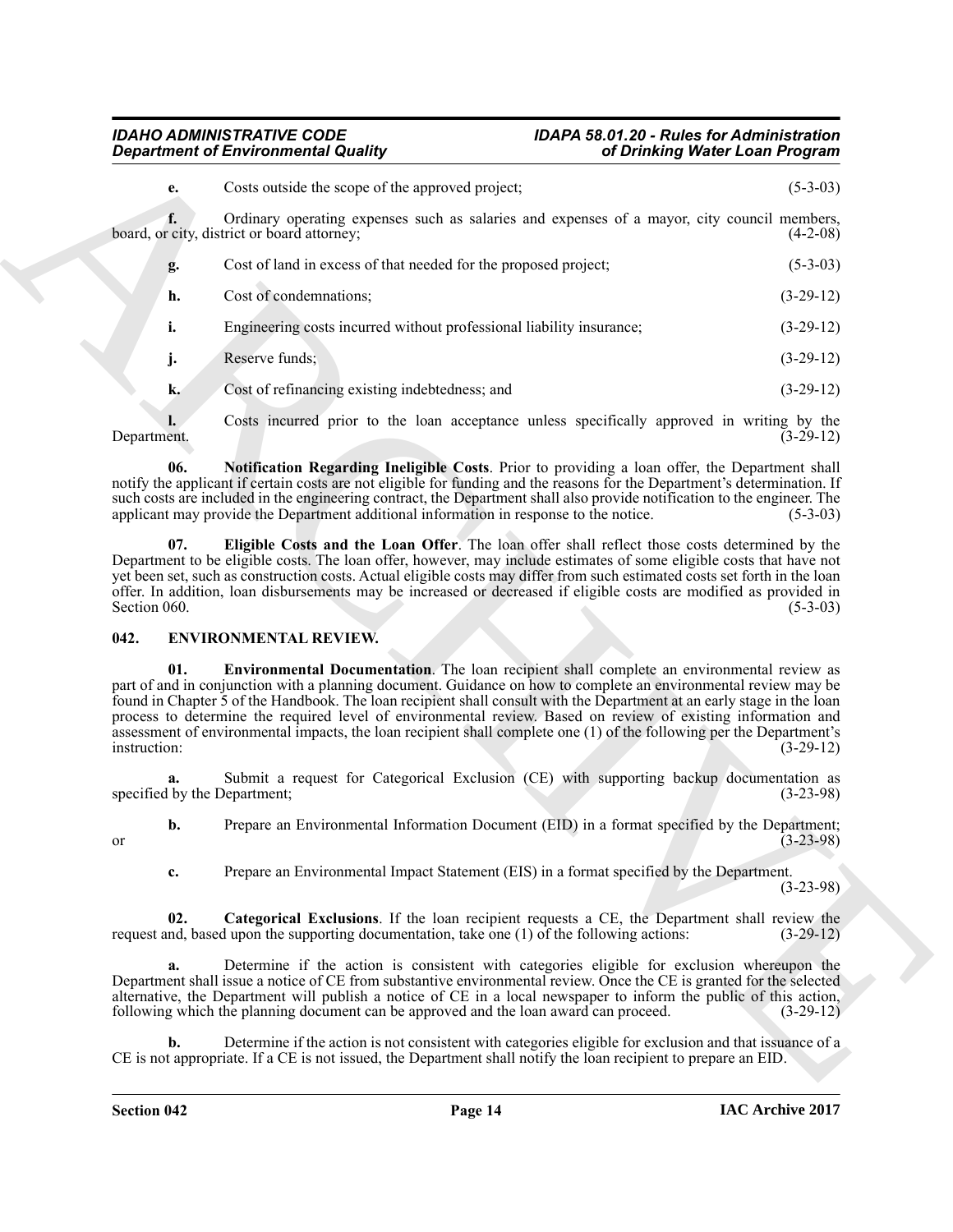### *IDAHO ADMINISTRATIVE CODE IDAPA 58.01.20 - Rules for Administration*

(3-29-12)

<span id="page-14-1"></span>**03. Environmental Information Document Requirements**. When an EID is required, the loan shall prepare the EID in accordance with the following Department procedures: (3-29-12) recipient shall prepare the EID in accordance with the following Department procedures:

**a.** Various laws and executive orders related to environmentally sensitive resources shall be considered as the EID is prepared. Appropriate state and federal agencies shall be consulted regarding these laws and executive orders. (3-23-98) executive orders.

**b.** A full range of relevant impacts, both direct and indirect, of the proposed project shall be discussed in the EID, including measures to mitigate adverse impacts, cumulative impacts, and impacts that shall cause<br>irreversible or irretrievable commitment of resources. (3-23-98) irreversible or irretrievable commitment of resources.

<span id="page-14-3"></span>**c.** The Department shall review the draft EID and either request additional information about one (1) or more potential impacts, or shall draft a "finding of no significant impact" (FONSI). (4-2-08)

*Given the foreign matrix is using*<br> **Constrained Foreign matrix is used to the constraint Representation (Some are 10) in received and the systems of the systems of the systems of the systems of the systems of the syst 04. Final Finding of No Significant Impact**. The Department shall publish the draft FONSI in a newspaper of general circulation in the geographical area of the proposed project and shall allow a minimum thirty (30) day public comment period. Following the required period of public review and comment and after any public concerns about project impacts are addressed, the FONSI shall become final. The Department shall assess the effectiveness and feasibility of the mitigation measures identified in the FONSI and EID prior to the issuance of the final FONSI and approval of the planning document. (3-29-12) final FONSI and approval of the planning document.

<span id="page-14-0"></span>**05. Environmental Impact Statement (EIS) Requirements**. If an EIS is required, the loan recipient shall: (3-29-12)

**a.** Contact all affected state agencies, and other interested parties, to determine the required scope of ment;<br>(3-23-98) the document;

**b.** Prepare and submit a draft EIS to all interested agencies, and other interested parties, for review ment:  $(3-23-98)$ and comment;

<span id="page-14-2"></span>**c.** Conduct a public meeting which may be in conjunction with a planning document meeting; and (3-29-12)

**d.** Prepare and submit a final EIS incorporating all agency and public input for Department review oval.  $(3-23-98)$ and approval.

**06. Final EIS**. Upon completion of the EIS by the loan recipient and approval by the Department of all requirements listed in Subsection 042.05, the Department shall issue a record of decision, documenting the mitigative measures which shall be required of the loan recipient. The loan agreement can be completed once the final EIS has Department approval. (3-29-12)

<span id="page-14-4"></span>**07. Partitioning the Environmental Review**. Under certain circumstances, the building of a component/partition of a drinking water system may be justified in advance of all environment review requirements for the remainder of the system. The Department shall approve partitioning the environment review in accordance with established procedures. (3-23-98) with established procedures.

<span id="page-14-5"></span>**08. Use of Environmental Reviews Conducted by Other Agencies**. If environmental review for the project has been conducted by another state, federal, or local agency, the Department may, at its discretion, issue its own determination by adopting the document and public participation process of the other agency. (4-2own determination by adopting the document and public participation process of the other agency.

<span id="page-14-6"></span>**09. Validity of Review**. Environmental reviews, once completed by the Department, are valid for five (5) years from the date of completion. If a loan application is received for a project with an environmental review which is more than five (5) years old, the Department shall reevaluate the project, environmental conditions, and public views and shall:  $(3-29-12)$ public views and shall: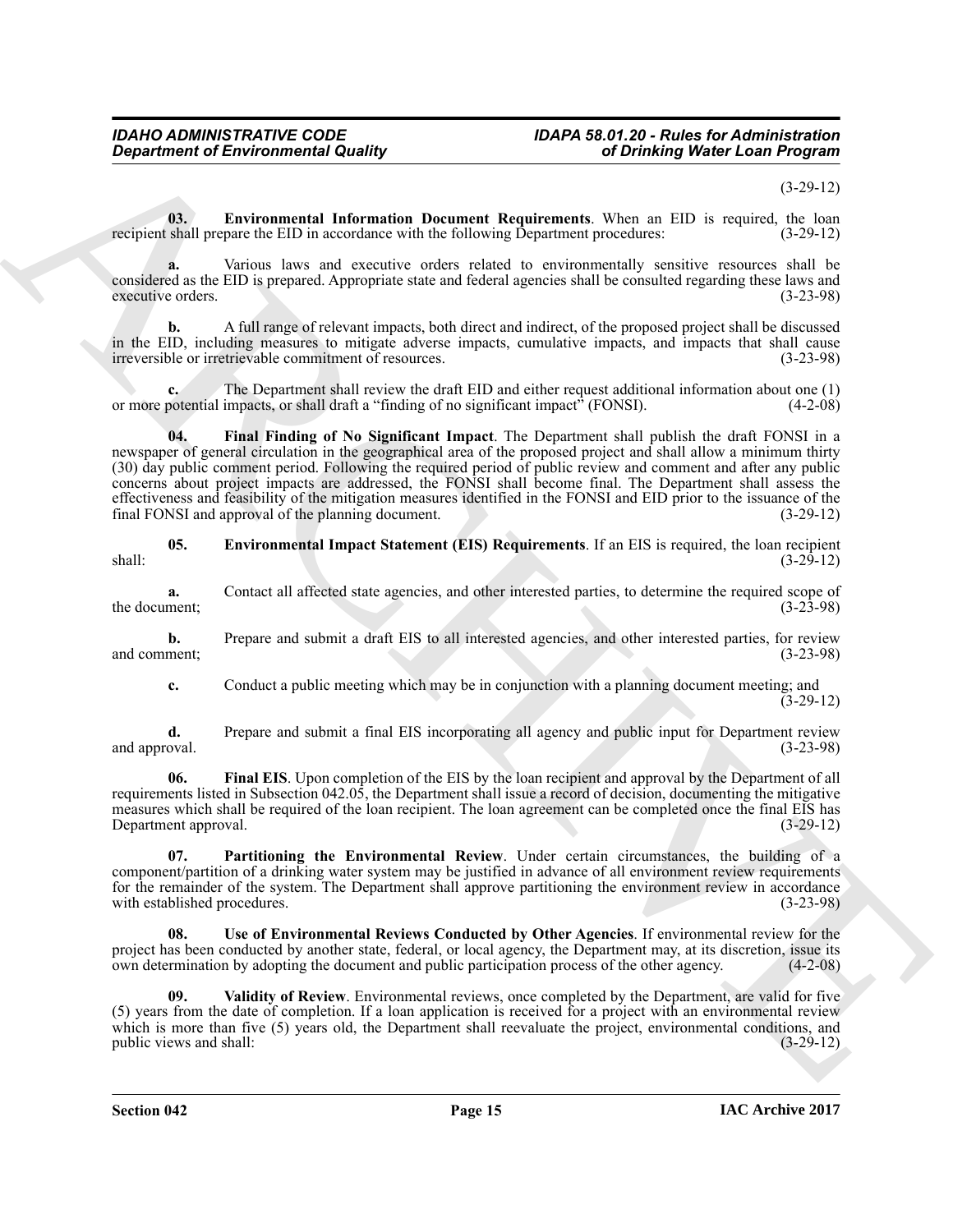### *IDAHO ADMINISTRATIVE CODE IDAPA 58.01.20 - Rules for Administration*

<span id="page-15-2"></span>**a.** Reaffirm the earlier decision; or (3-23-98)

**b.** Require supplemental information to the earlier Environmental Impact Statement, Environmental Information Document, or request for Categorical Exclusion. Based upon a review of the updated document, the Department shall issue and distribute a revised notice of Categorical Exclusion, finding of no significant impact, or record of decision.

**10. Exemption From Review**. Loan projects may be exempt from certain federal crosscutting authorities at the discretion of the Department as long as in any given year the annual amount of loans, equal to the most recent federal capitalization grant, complies with all of the federal crosscutting authorities. (3-29-12)

<span id="page-15-0"></span>**043. -- 049. (RESERVED)**

#### <span id="page-15-3"></span><span id="page-15-1"></span>**050. LOAN OFFER AND ACCEPTANCE.**

<span id="page-15-7"></span>**01.** Loan Offer. Loan offers shall be delivered to successful applicants by representatives of the ent or by registered mail. (3-23-98) Department or by registered mail.

<span id="page-15-5"></span><span id="page-15-4"></span>**Acceptance of Loan Offer**. Applicants have sixty (60) days in which to officially accept the loan offer on prescribed forms furnished by the Department. The sixty  $(60)$  day acceptance period commences from the date indicated on the loan offer notice. If the applicant does not accept the loan offer within the sixty (60) day period, the loan funds may be offered to the next project on the priority list. (3-23-98) the loan funds may be offered to the next project on the priority list.

*Department of Environmental Quality*<br> **ARCHITECTS**<br> **ARCHITECTS**<br> **ARCHITECTS**<br> **ARCHITECTS**<br> **ARCHITECTS**<br> **ARCHITECTS**<br> **ARCHITECTS**<br> **ARCHITECTS**<br> **ARCHITECTS**<br> **ARCHITECTS**<br> **ARCHITECTS**<br> **ARCHITECTS**<br> **ARCHITECTS 03. Acceptance Executed as a Contract Agreement**. Upon signature by the Director or the Director's designee and upon signature by the authorized representative of the qualifying entity, the loan offer shall become a contract. Upon accepting a loan offer, a qualifying entity becomes a loan recipient. The disbursement of funds, pursuant to a loan contract, is subject to a finding by the Director that the loan recipient has complied with all loan contract conditions and has prudently managed the project. The Director may, as a condition of disbursement, require that a loan recipient vigorously pursue any claims it has against third parties who shall be paid in whole or in part, directly or indirectly, with loan funds. No third party shall acquire any rights against the state or its employees from a loan contract. loan contract. (4-2-08)

<span id="page-15-6"></span>**04. Estimate of Reasonable Cost**. All loan contracts shall include the eligible costs of the project. Some eligible costs may be estimated and disbursements may be increased or decreased as provided in Section 060.  $(5-3-03)$ 

<span id="page-15-8"></span>**05. Terms of Loan Offers**. The loan offer shall contain such terms as are prescribed by the Department  $(3-23-98)$ including, but not limited to:

Terms consistent with these rules, the project step to be funded under the loan offer, and Chapter (5-3-03) 76, Title 39, Idaho Code;

**b.** Special clauses as determined necessary by the Department for the successful investigation, design, tion, and management of the project;  $(3-23-98)$ construction, and management of the project;

**c.** Terms consistent with applicable state and federal laws pertaining to planning documents, design, and construction (including the Public Works Contractors License Act (Idaho Code Sections 54-1901 through 54- 1924)); the Public Contracts Bond Act (Idaho Code Sections 54-1925 through 54-1930); and the Safe Drinking Water Act (42 U.S.C. Section 300f et seq.) requirements for projects funded with loan moneys of federal origin; (3-29-12)

**d.** Requirement for the prime engineering firm(s), retained for engineering services, to carry professional liability insurance to protect the public from negligent acts of the engineer and errors and omissions of a professional nature. The total aggregate of the professional liability of the engineer insurance shall be one hundred thousand dollars (\$100,000) or twice the amount of the fee of the engineer, whichever is greater. Professional liability insurance must cover all such services rendered for all project phases which are state funded; (3-29insurance must cover all such services rendered for all project phases which are state funded;

**e.** The project shall be bid, contracted, and constructed according to the current edition of Idaho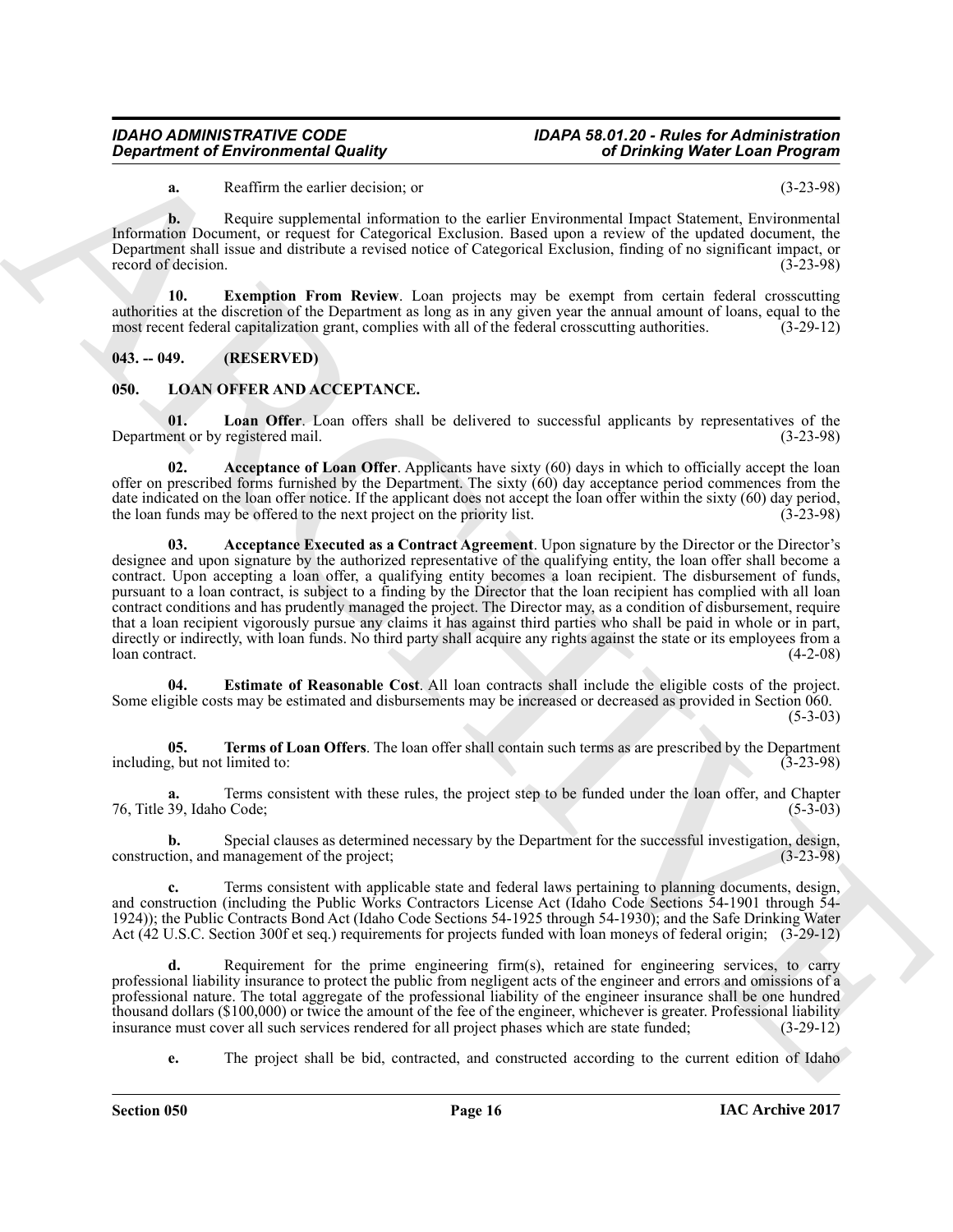### *IDAHO ADMINISTRATIVE CODE IDAPA 58.01.20 - Rules for Administration*

Standards for Public Works Construction and the Idaho Rules for Public Drinking Water Systems (IDAPA 58.01.08) unless the loan recipient has approved and adopted acceptable public works construction standards approved by the Department; (3-29-12) Department; (3-29-12)

**f.** The loan interest rate for loans made during the state fiscal year beginning July 1 shall be established by the Director. The interest rate shall be a fixed rate in effect for the life of the loan. The rate may equal but shall not exceed the current market rate; (5-3-03) but shall not exceed the current market rate;

**g.** The loan fee pursuant to Section 032; (4-7-11)

**Spacing on the second of Sudary Controller Controller Sudary (decision of Controller Sudary 2002)**<br>
State to the second of the second of the second of the second of the second of the second of the second of the second of **h.** All loans, except disadvantaged loans, must be fully amortized within a period not to exceed twenty (20) years after project completion. Disadvantaged loans must be fully amortized within a period not to exceed thirty (30) years. The loan recipient may elect for either a schedule of semi-annual repayments or annual repayments at the time the loan is finalized; and

**i.** Repayment default shall occur when a scheduled loan repayment is thirty (30) days past due. If ccurs, the Department may invoke appropriate loan contract provisions and/or bond covenants. (5-3-03) default occurs, the Department may invoke appropriate loan contract provisions and/or bond covenants.

#### <span id="page-16-5"></span><span id="page-16-0"></span>**051. ACCOUNTING AND AUDITING PROCEDURES.**

Loan recipients must maintain project accounts in accordance with generally accepted accounting principles.

 $(4-2-08)$ 

#### <span id="page-16-1"></span>**052. -- 059. (RESERVED)**

#### <span id="page-16-6"></span><span id="page-16-2"></span>**060. DISBURSEMENTS.**

<span id="page-16-9"></span>**01. Loan Disbursements**. The loan contract shall include a schedule of estimated disbursements to be made to the loan recipient. The schedule shall include the anticipated dates and amounts of disbursements. Requests to the Department for actual disbursement of loan proceeds shall be made by the loan recipient on forms provided by the Department. (3-29-12) the Department.

<span id="page-16-10"></span>**02. Loan Increases**. An increase in the loan amount as a result of an increase in eligible project costs shall be considered, provided funds are available. Documentation supporting the need for an increase must be submitted to the Department for approval prior to incurring any costs above the eligible cost ceiling. (3-23-98) submitted to the Department for approval prior to incurring any costs above the eligible cost ceiling.

<span id="page-16-8"></span>**03.** Loan Decreases. If the actual eligible cost is determined by the Department to be lower than the least election amount shall be reduced proportionately. (3-23-98) estimated eligible cost, the loan amount shall be reduced proportionately.

<span id="page-16-11"></span>**04. Project Review to Determine Final Eligible Costs**. A project review by the Department shall determine the final eligible costs.

<span id="page-16-7"></span>**05. Final Disbursement**. The final loan disbursement consisting of five percent (5%) of the total loan amount shall not be made until final inspection, final review, and a final loan repayment schedule have been completed. (3-23-98) completed. (3-23-98)

#### <span id="page-16-3"></span>**061. -- 079. (RESERVED)**

#### <span id="page-16-12"></span><span id="page-16-4"></span>**080. SUSPENSION OR TERMINATION OF LOAN CONTRACTS.**

<span id="page-16-13"></span>**01. Causes**. The Director may suspend or terminate any loan contract prior to final disbursement for failure by the loan recipient or its agents including engineering firm(s), contractor(s), or subcontractor(s) to perform. A loan contract may be suspended or terminated for good cause including, but not limited to, the following: (5-3-03)

**a.** Commission of fraud, embezzlement, theft, forgery, bribery, misrepresentation, conversion, malpractice, misconduct, malfeasance, misfeasance, falsification, or unlawful destruction of records, or receipt of stolen property, or any form of tortious conduct; (3-23-98) stolen property, or any form of tortious conduct;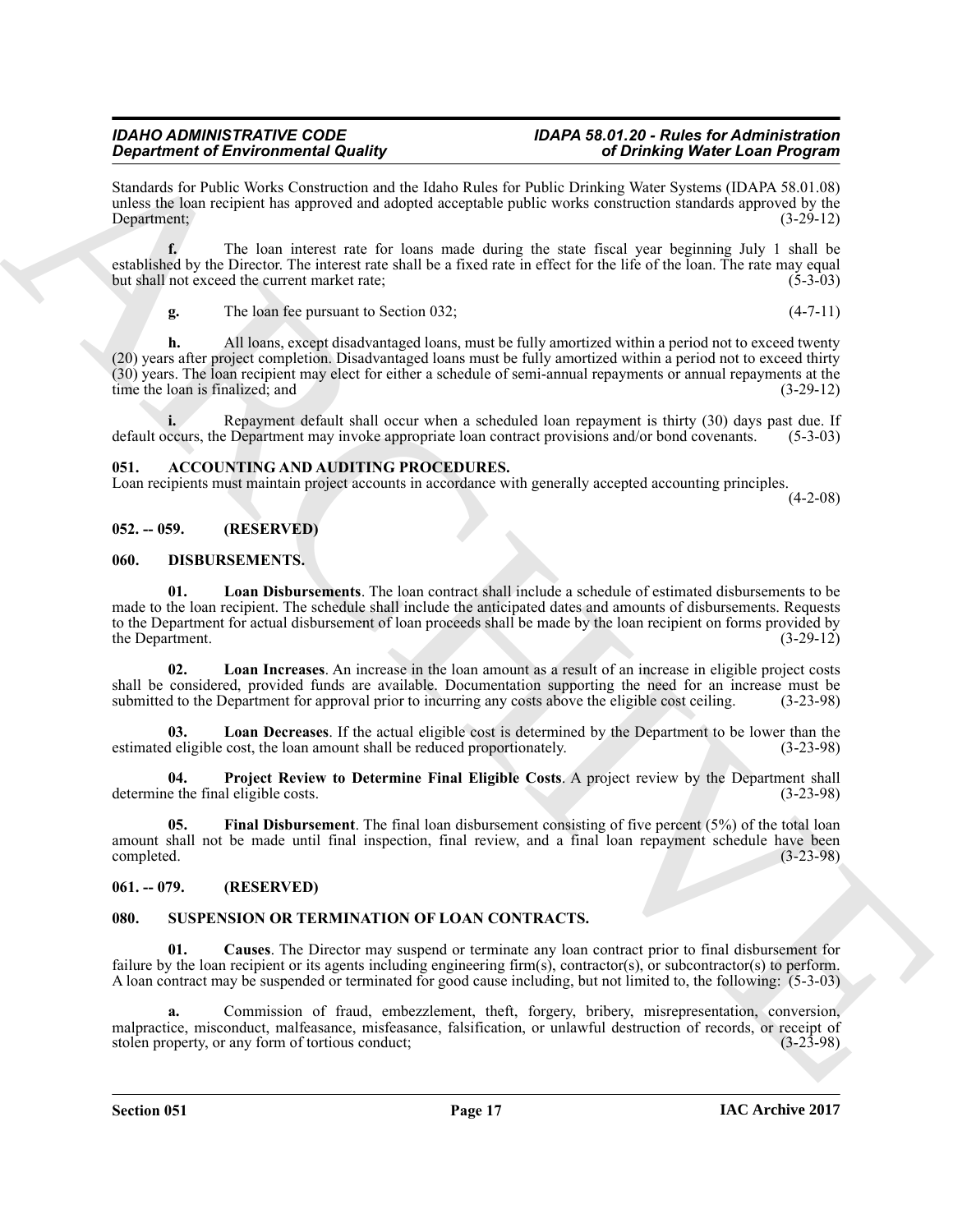#### *IDAHO ADMINISTRATIVE CODE IDAPA 58.01.20 - Rules for Administration Department of Environmental Quality of Drinking Water Loan Program*

**b.** Commission of any crime for which the maximum sentence includes the possibility of one (1) or ars of imprisonment or any crime involving or affecting the project:  $(3-23-98)$ more years of imprisonment or any crime involving or affecting the project;

**c.** Violation(s) of any term of the loan contract; (3-23-98)

**d.** Any willful or serious failure to perform within the scope of the project, plan of operation, project terms of engineering sub-agreements, or contracts for construction; or (5-3-03) schedule, terms of engineering sub-agreements, or contracts for construction; or

**e.** Debarment of a contractor or subcontractor for good cause by any federal or state agency from working on public work projects funded by that agency. (3-23-98)

**Notice**. The Director shall notify the loan recipient in writing, and forwarded by certified mail, of end or terminate the loan contract. The notice of intent shall state: (3-23-98) the intent to suspend or terminate the loan contract. The notice of intent shall state:

<span id="page-17-4"></span><span id="page-17-3"></span>**a.** Specific acts or omissions which form the basis for suspension or termination; and (3-23-98)

**b.** That the loan recipient may be entitled to appeal the suspension or termination pursuant to IDAPA ("Rules of Administrative Procedure Before the Board of Environmental Quality." (3-15-02) 58.01.23, "Rules of Administrative Procedure Before the Board of Environmental Quality."

<span id="page-17-5"></span>**03. Determination**. A determination will be made by the Board pursuant to IDAPA 58.01.23, "Rules of Administrative Procedure Before the Board of Environmental Quality." (3-15-02)

**Equivalent of Environmental Routing Inc.** Equivalent is the same of the same of the same of the same of the same of the same of the same of the same of the same of the same of the same of the same of the same of the same **04. Reinstatement of Suspended Loan**. Upon written request by the loan recipient with evidence that the causes(s) for suspension no longer exist(s), the Director may, if funds are available, reinstate the loan contract. If a suspended loan contract is not reinstated, the loan shall be amortized and a repayment schedule prepared in accordance with provisions of the loan contract. accordance with provisions of the loan contract.

<span id="page-17-6"></span>**05. Reinstatement of Terminated Loan**. No terminated loan shall be reinstated. Terminated loans shall be amortized and a repayment schedule prepared in accordance with provisions of the loan contract. (3-23-98)

#### <span id="page-17-0"></span>**081. -- 994. (RESERVED)**

#### <span id="page-17-7"></span><span id="page-17-1"></span>**995. WAIVERS.**

**01. Conditions for Waiver**. Waiver from the requirements of these rules may be granted by the Department Director or the Director's designee, on a case-by-case basis, upon full demonstration by the loan recipient requesting the waiver that the following conditions exist. See also Subsection 020.05 of these rules.

(3-29-12)

<span id="page-17-11"></span><span id="page-17-10"></span><span id="page-17-9"></span><span id="page-17-8"></span>**a. Health Hazard**. A significant public health hazard exists; or (3-29-12)

**b. Affordability Criteria Exceeded**. The project shall exceed affordability criteria adopted by the ent in the event the waiver is not granted. (3-29-12) Department in the event the waiver is not granted.

**02.** Availability of Federal Funds. The waiver shall not affect the availability of federal funds for the change is required by the loan recipient requesting the waiver. (3-29-12) project where such funding is required by the loan recipient requesting the waiver.

#### <span id="page-17-2"></span>**996. -- 999. (RESERVED)**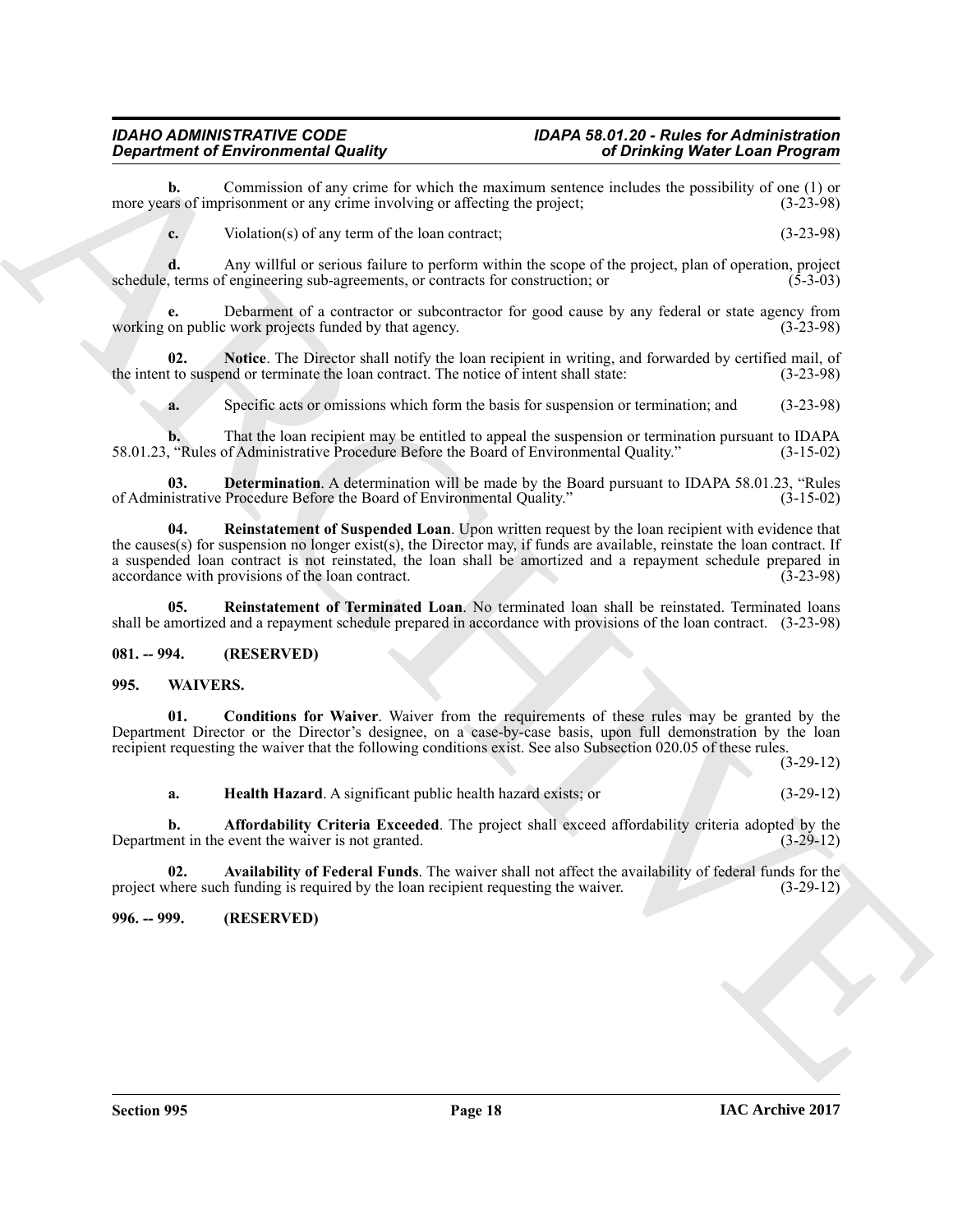# *Subject Index*

**A** Accounting & Auditing Procedures 17 Application 11

#### **C**

Confidentiality

#### **D**

[A](#page-16-5)ccording A and procedure is the three control in the control of the state of the state of the state of the state of the state of the state of the state of the state of the state of the state of the state of the state of Definitions IDAPA 58.01.20 3 Applicant 3 Board 3 Categorical Exclusion (CE) 3 Close or Closing 3 Community Water System 3 Construction 4 Contaminant 4 Department 4 Director 4 Disadvantaged Community 4 Disadvantaged Loans 4 Distribution System 4 Eligible Costs 4 Eligible Systems 4 Environmental Impact Statement  $(EIS)$  4 Environmental Information Document (EID) 4 Financial Management System 4 Finding Of No Significant Impact (FONSI) 4 Handbook 4 Ineligible Costs 4 Loan Recipient 4 Managerial Capability 5 Maximum Contaminant Level  $(MCL)$  5 Noncommunity Water System 5 Nonprofit Noncommunity Water System 5 Nontransient Noncommunity Water System 5 Operation & Maintenance 5 Person<sub>5</sub> Plan of Operation 5 Planning Document 5 Priority List 5 Public Drinking Water System/ Public Water System/Water System 5 Qualifying Entity 5 Rehabilitation 5 Reserve Capacity 6 State 6 Supplier or Provider of Water 6 Suspension 6 Sustainability 6 Technical Capability 6 Termination 6

User Charge System 6 Water System Protection Ordinance 6 Water Treatment Plant 6 Determination Of Eligibility Of Costs 12 Eligible Costs 12 Eligible Costs & the Loan Offer 14 Examples of Costs That May Be Eligible 12 Ineligible Project Costs 13 Necessary Costs 12 Notification Regarding Ineligible Costs 14 Reasonable Costs 12 Disadvantaged Loans 8 Adjustment of Loan Terms 9 Decreasing Interest Rate 9 Increasing Repayment Period 9 Principal Forgiveness 9 Qualifying for a Disadvantaged Loan 8 Disbursements 17 Final Disbursement 17 Loan Decreases 17 Loan Disbursements 17 Loan Increases 17 Project Review to Determine Final Eligible Costs 17

### **E**

Environmental Review 14 Categorical Exclusions 14 Environmental Documentation 14 Environmental Impact Statement (EIS) Requirements 15 Environmental Information Document Requirements 15 Exemption From Review 16 Final EIS 15 Final Finding of No Significant Impact 15 Partitioning the Environmental Review 15 Use of Environmental Reviews Conducted by Other Agencies 15 Validity of Review 15

### **F**

Financial Technical & Management Capability Analysis 6 Cost Allocation 7 Incorporated Nonprofit Applicants 6

Information Needed 6 Waivers 7

#### **L**

Limitation Of Pre-Loan Engineering Reviews 10 Loan Application & Review 10 Application Requirements 11 Determination of Completeness of Application 12 Notification of Incompleteness of Application 12 Reapplication for Loan 12 Submission of Application 11 Loan Fee 10 Determination of Loan Fee 10 Effect on Loan Interest Rate 10 Loan Fee 10 Payment of Loan Fee 10 Loan Offer & Acceptance 16 Acceptance Executed as a Contract Agreement 16 Acceptance of Loan Offer 16 Estimate of Reasonable Cost 16 Loan Offer 16 Terms of Loan Offers 16

#### **O**

Operation & Maintenance Manual 5 **P**

Priority Rating System 7 Amendment of Priority List 8 Priority List 8 Priority Rating 7 Priority Reevaluation 8 Priority Target Date 8 Project Bypass 8 Purpose 7 Rating Forms 8 Project Scope & Funding 9 Combination Step Funding 9 Funding for Reserve Capacity 10 Project Step Funding 9 Requirements for Awarding a Loan 10

#### **S**

Suspension Or Termination Of Loan Contracts 17 Causes 17 Determination 18 Notice 18 Reinstatement of Suspended Loan 18 Reinstatement of Terminated Loan 18 System Eligibility 2